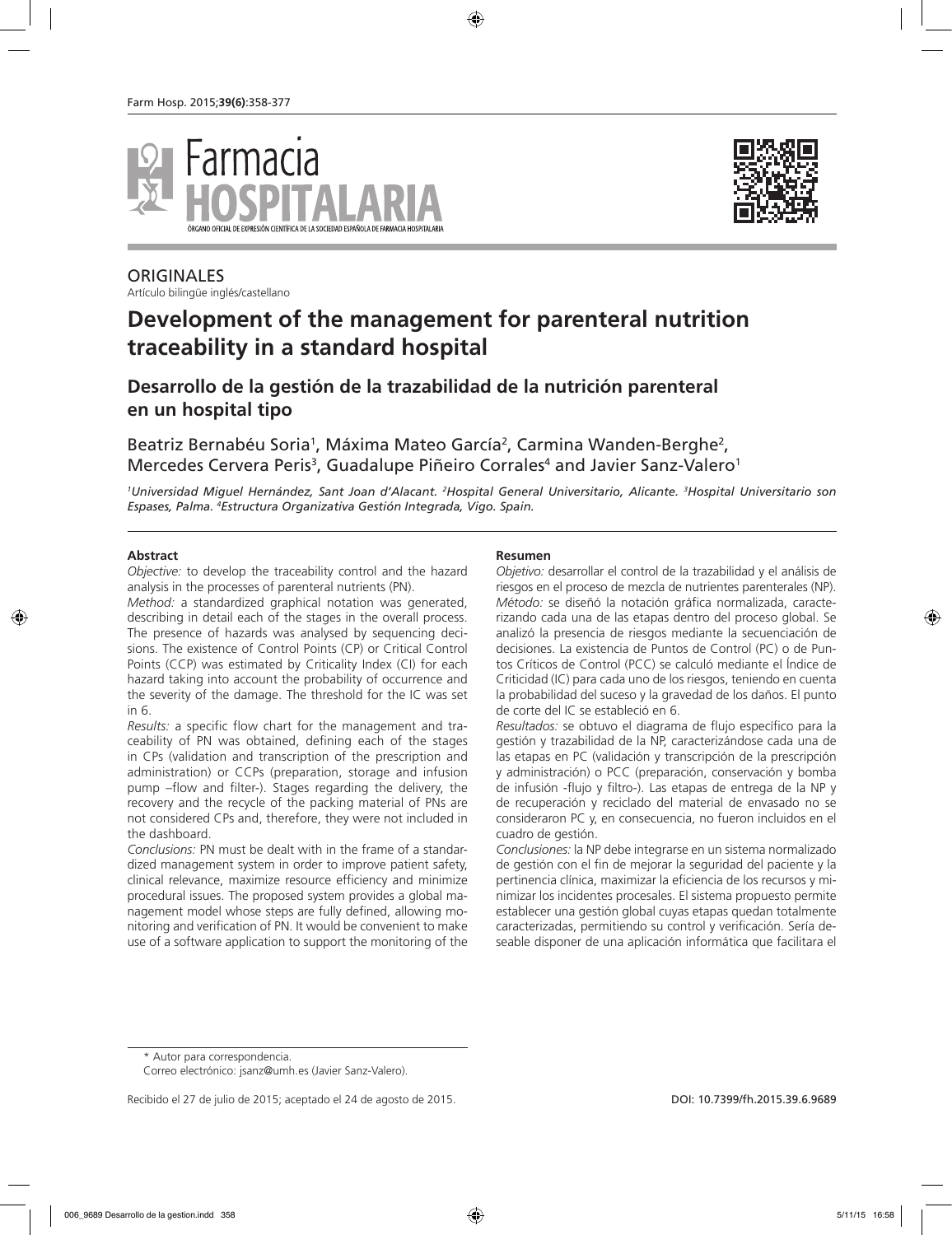traceability management and to store the historical records in order to evaluate the system.

#### **KEYWORDS**

Parenteral nutrition; Quality control; Process assessment; Information management

Farm Hosp. 2015;**39(6)**:358-377

## **Contribution to Scientific Literature**

The high complexity of parenteral nutrition (PN), the wide range of professionals involved, and the likelihood of errors with severe damage to patients have led to the preparation of clinical practice guidelines and recommendations for action targeted to promoting quality and reducing the risk of damage caused by this type of treatment. Therefore, the need to control the PN process and confirm that it is conducted with complete safety leads to the essential need for a traceability plan and a procedure for evaluation of the self-monitoring system, based on the Critical Control Points and Hazard Analysis, in order to fully meet these requirements; but at the same time, for those others which will also be necessary in order to verify the adequate vigilance of the system, to verify its adequate functioning, and to ensure the complete guarantee of patient safety.

This study intends to establish a system to monitor traceability and hazard analysis in the process of preparation, storage, distribution and administration of parenteral nutrition, describing all its stages, and defining those points of control existing in the process.

### **Introduction**

Parenteral nutrition (PN) will provide patients those basic nutrients they require through intravenous administration, and it is used when a person must resort to alternative methods that will allow them to receive those nutrients required in order to live, when unable to eat because the gastrointestinal tract function is not functioning. The substances administered must provide the energy required and the complete essential nutrients, and they must be harmless and adequate for their metabolism. They are prepared in adequate facilities, usually in the Hospital Pharmacy Unit; all handling must be conducted within a laminar flow cabinet under strict asepsis techniques to ensure a sterile preparation.

These may contain over 50 components with a high potential for chemical and physical-chemical interactions between their ingredients, the bag, the oxygen, temperature and light. These interactions are potentially iatrogenic, and in some cases might even compromise patients' lives<sup>1</sup>. The management of the nutritional support has been classified as one of the five strategies

seguimiento de la gestión de la trazabilidad y tener un histórico de los registros que permita evaluar el sistema.

#### **PALABRAS CLAVE**

Nutrición parenteral; Control de calidad; Evaluación del proceso; Gestión de la información

Farm Hosp. 2015;**39(6)**:358-377

with very high impact regarding pharmacotherapeutical safety in patients<sup>2</sup>.

It is logical to monitor that all operations are conducted as planned, and to have all the documentation required in order to conduct a comprehensive evaluation of the preparation process. But current control systems are retrospective, and it is not possible to prevent certain shortcomings in the process, though this is useful in order to identify points with likelihood of error and, therefore, with room for improvement. The possibility to avoid, or at least to prevent, the potential complications and risks in PN, would represent a significant improvement for patient safety.

PN is administered in different care settings, from Intensive Care Units to patients' own homes. This home PN, as well as any other treatment administered out of hospital, requires a careful planning of the strategy including intervention, monitoring and follow-up<sup>3</sup>. To this aim, the NAD-YA – SENPE Group created in 1994 a registry of patients with home PN in Spain, which allows to have an approximate knowledge of this nutrition in real life<sup>4,5</sup>. There is no system implemented to control risks during transportation of the PN to patients' homes and its storage.

The healthcare setting has experienced major changes during recent years; current management systems prioritize healthcare directed towards total quality and the elimination or correction of any practices which are not safe for patients. Among these, medication errors must be mentioned as a potential source of damage; therefore, different organizations are devoted to promote a safe use of medications<sup>6</sup>. Regarding nutritional support, any error will be highly important because, even though these are not very frequent, the probability of causing severe damage to the patient is very superior to that of any other type of medication<sup>7</sup>.

Law 29/2006, of July, 26th, about guarantees and rational use of medication and healthcare products, mentions medication traceability in its article 87, with the aim to ensure and reinforce their safety<sup>8</sup>. Likewise, the Guideline for Good Practices regarding the preparation of medications in Hospital Pharmacy Units states the importance of guaranteeing the traceability of the preparation process of a medication<sup>9</sup>. Therefore, it is essential to have a transparent, reliable and dynamic system, which will allow healthcare authorities to react in a fast and adequate manner when any quality or safety risks of medications are detected. Thus, the system to be im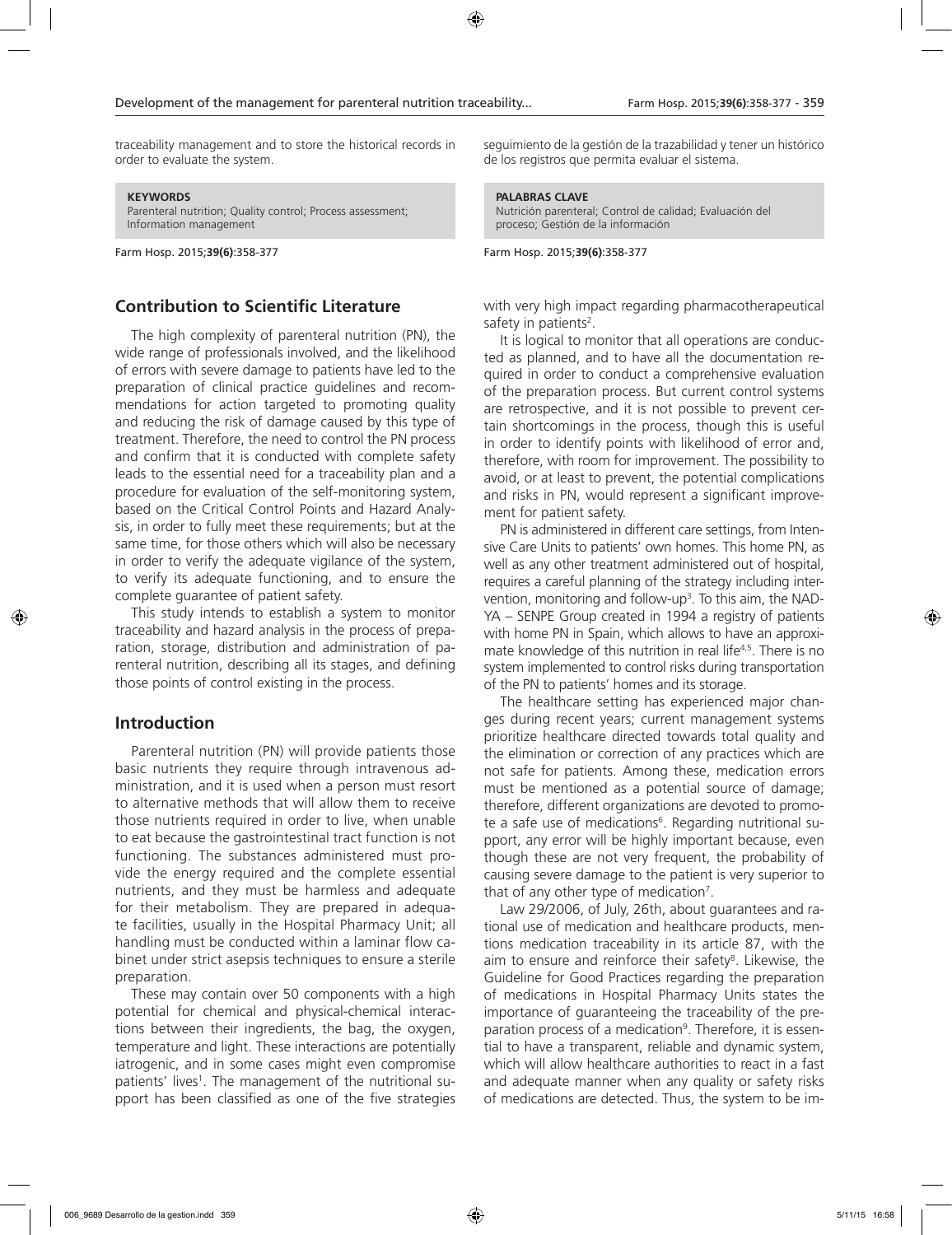plemented must be certain to determine which products are part of its composition, and who are its providers (backward traceability), the follow-up of products at the time of preparation (internal or process traceability), regardless of whether they are prepared or not at the Hospital Pharmacy Unit, and the tracking of nutrition once prepared and distributed, both to the different hospital wards and through the home hospitalization units (forward traceability). That is to say, the objective is to link the products used in preparation, the operations or processes followed by these (equipment, lines, chambers, mixing, division…) and the final products obtained, their storage, distribution and administration.

Therefore, a perfect system of traceability must be available, to guarantee at all times the identification of any person involved in any stage of the process, or any substance incorporated into the parenteral nutrition.

According to the *Codex Alimentarius Commission*, «traceability is the ability to follow the movement of a food through specified stage(s) of production, processing and distribution»<sup>10</sup>.

In order to implement traceability procedures, besides the relevant regulations, it must be taken into account that the appropriate documentation must always be attached to products<sup>9</sup>. Both requirements imply the identification of products managed throughout the process<sup> $1,11$ </sup>.

It is worth highlighting that a traceability system does not need to be complicated; the best traceability system is the one which fits with the usual working methods and allows to record the information required, which then can be accessed in a fast and dynamic manner.

According to the *International Organization for Standardization*, standardization or normalization is an activity with the objective to determine, when faced with real or potential problems, those regulations for common and repeated use, with the aim to obtain a system of optimal level. In this setting, professional practice stan-

dards represent the procedure considered as reference by experts; though this doesn't make them inflexible rules, and they don't represent enforced practice requirements.

It has been demonstrated that the implementation of systematized procedures for achieving an improvement in the quality of the prescription-preparation-storage-dispensing-administration process (from here on, the Process), is completely associated with a more efficient use of those resources available, therefore achieving the adaptation to current quality demands in our setting, and complying with all current legislation regarding its preparation and control<sup>12,13</sup>. Achieving an adequate certification of quality allows to establish a normalized system with processes perfectly described and documented, thus achieving the traceability and supervision of the stages<sup>14</sup>. However, it is necessary to be able to assess the system taking into account the accuracy of the information stored and time of response, which must be the minimum possible, because there might be risks for people's health<sup>15</sup>.

Consequently, the objective of these studies would be to develop traceability control and hazard risks within the process of preparation, storage, distribution and administration of parenteral nutrition products, describing all stages of traceability for PN (flow charts) and defining those Critical Control Points (CCPs) existing in the Process.

## **Materials and Methodology**

### **Design**

Three processes were designed through the standard graphical notation *Business Process Modelling Notation* (BPMN), to represent the operational management of the different processes in the PN logistical chain (Figure 1):



Figure 1. Diagram of the operational mana*gement of different processes in the logistical chain for Parenteral Nutrition.*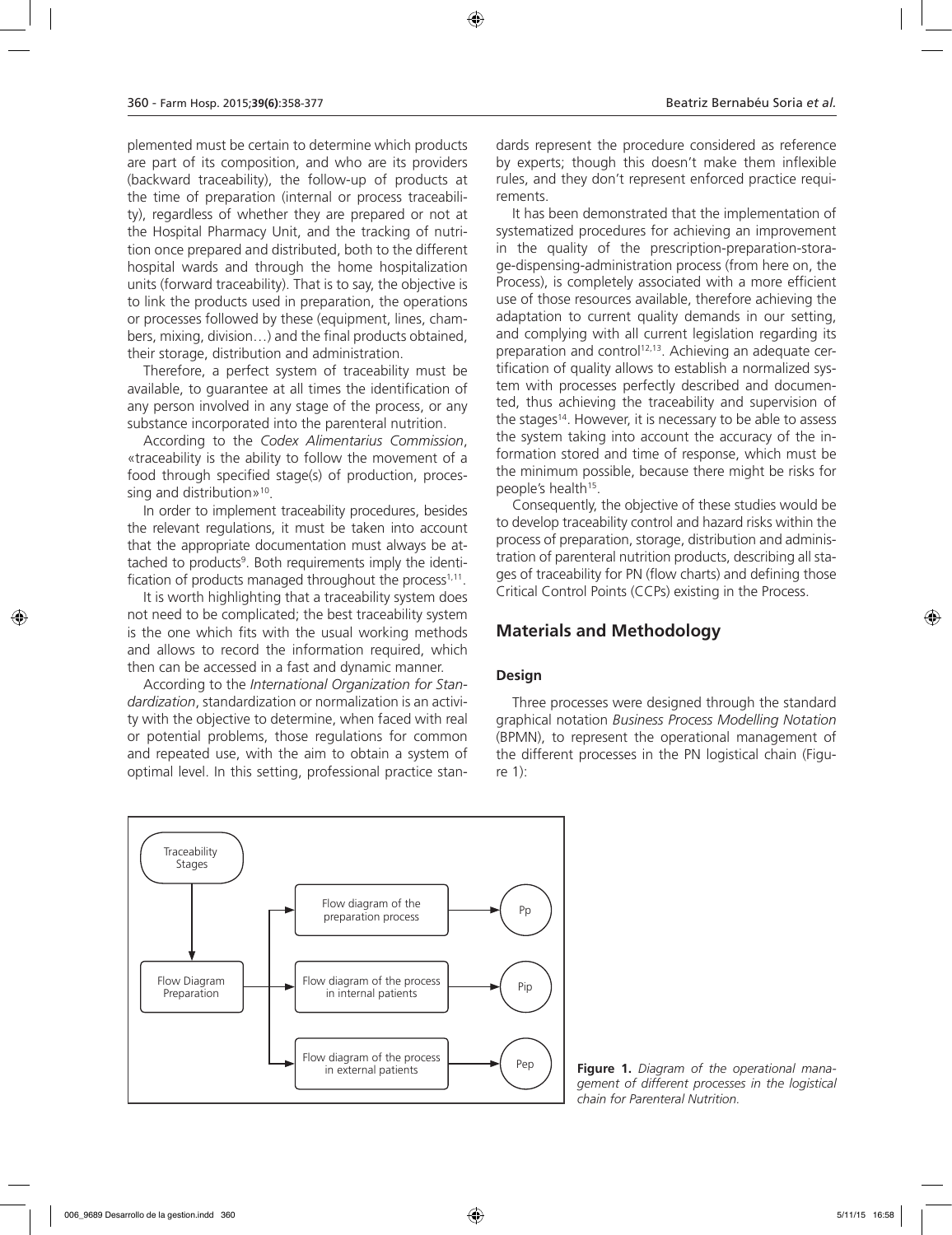- − Preparation Process (Pp)
- − Process for internal patients (Pip)
- − Process for external patients (Pep)

This management model allowed to analyze and describe each one of the steps within the Process, thus facilitating their individual analysis and the determination and control of any potential risks: Critical Control Points (CCPs). Besides, this methodology allows processes to be easily escalated (broadened) if it became necessary at some point, allowing efficiency and efficacy when faced with any change or new requirement.

A complete management of the traceability of each one of the sub-processes was conducted, preparing BPMN diagrams of their different units for each one of them.

All this process was based upon compliance with the 2008 Spanish Consensus for Preparation of Parenteral Nutrients, in the Guidelines for Correct Manufacturing in the European Union: Annex 1, Manufacturing of Sterile Medications by the Spanish Agency for Medicines and Medical Devices, and the Good Practice Guidelines for Preparation of Medications in Hospital Pharmacy Units.

### **Stages and Control of Traceability**

• Development of general and specific flow diagrams that will ensure the stages of prescription validation / transcription, preparation, storage, distribution and administration, allowing its verification at any point (Figure 2). This item was formalized through a consensus by experts including the pharmacists from the Pharmacy Unit in the *Hospital General Universitario de Alicante*, *Hospital Universitario Son Espases de Palma de Mallorca*, and *Complejo Hospitalario Universitario de Vigo*, and by the physician from the Home

Hospitalization Unit of the *Hospital General Universitario de Alicante.*

• Adoption of controls that will confirm the connection between the flow diagram and all the stages which form the PN Process.

Based on the preparation of the flow diagrams and management charts, documented procedures are established in order to identify the addition of any substance that will be incorporated to a PN (backward traceability), and in all cases, the connection with the clinical prescription that initiates the process.

Additionally, a documented procedure will be established in order to know at all times which PN has been supplied and to whom (forward traceability), linking all products involved in the preparation process with the resulting PN (process traceability).

### **Hazard Analysis and Critical Control Points**

Management Charts were prepared, containing the identification of the significant dangers at each stage, determining the control measures appropriate for each danger, determining the Critical Control Points (CCPs) and the sequencing of decisions for CCP identification (Figure 3).

Each stage where a control measure can be applied, and which is essential in order to prevent or eliminate any danger associated with the innocuousness of the PN, or to reduce it to an acceptable level, requires the following variables for the definition of each CCP:

- Presence (existence of danger).
- PN incorporation or contamination.
- Danger generation or increase in the PN.
- Survival (persistence of danger).



**Figure 2.** *Overall flow diagram of the process of parenteral nutrition.*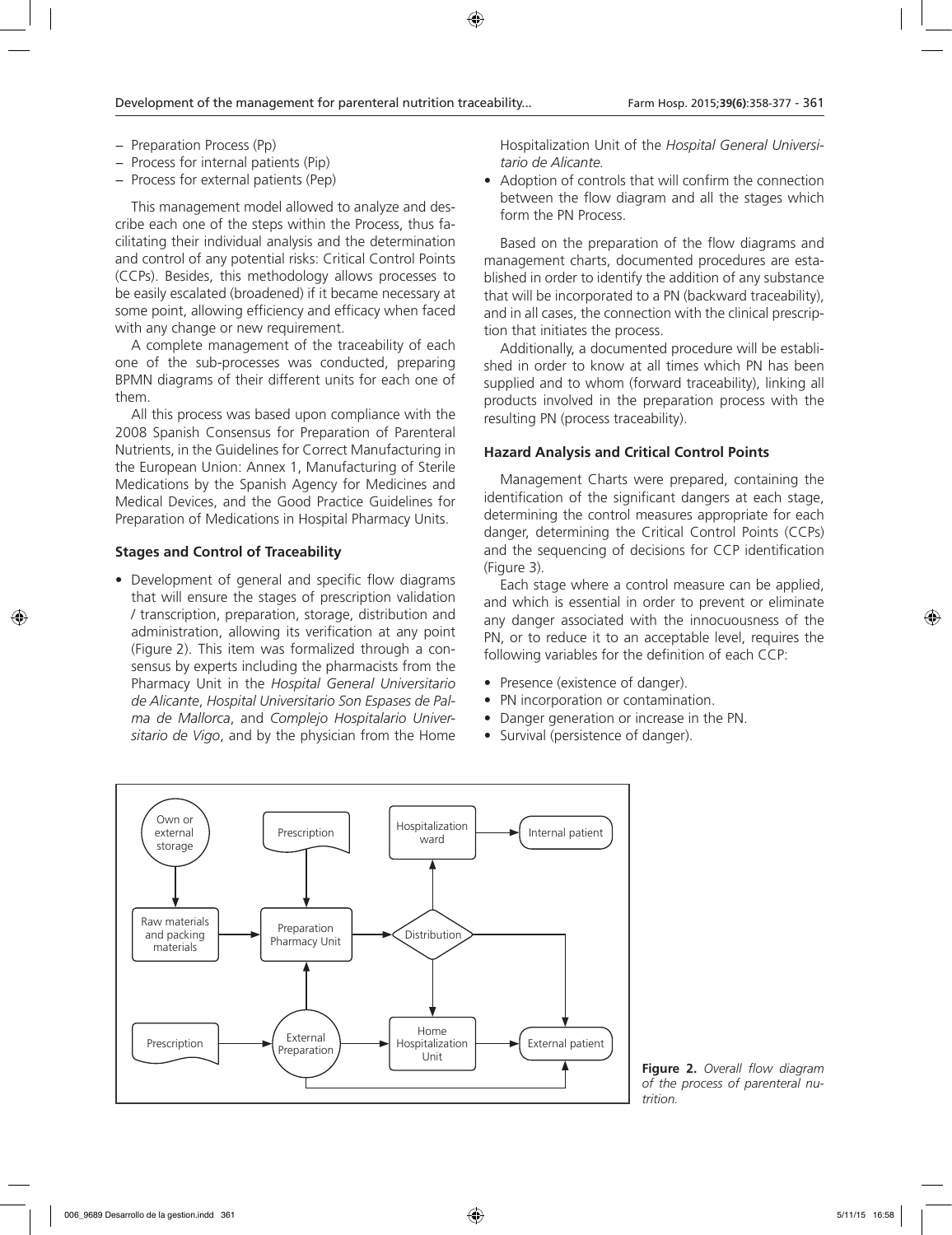

**Figure 3.** *Decision sequencing to identify Control Critical Points in the Parenteral Nutrition process.*

The variables for the management of the process control are:

- Stage: Each process existing in the final flow diagram in the System of Traceability Management.
- Probability of the event (P): Variable for calculation of the Criticality Index.
- Severity of damage (S): Variable for calculation of the Criticality Index.
- Criticality Index (CI): Result of the P x S calculation.
- Each one of the steps in the decision tree: S1, S2, S3 and S4.
- Control Point (CP): Stage decided to be controlled, even though its Criticality Index is not superior to 6.
- Control Critical Point (CCP): Stage of enforced control, because its Criticality Index is superior to 6.
- Control Measure: Measure in order to control each one of the Critical Points studied.

#### **Calculation of the Criticality Index for each of the CCPs**

The criterion to evaluate each danger identified was determined according to the criteria established by the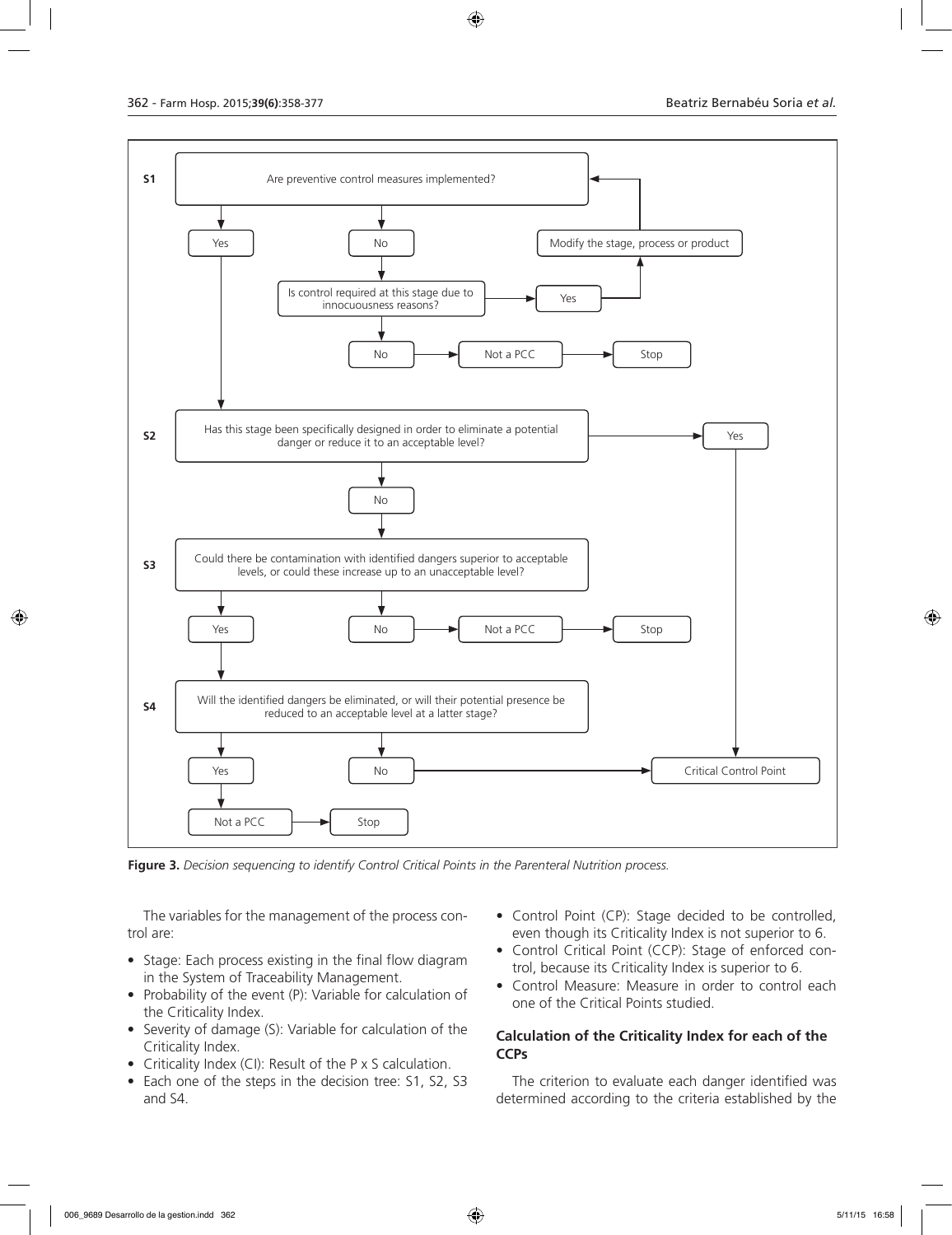*International Featured Standards* (IFS). The following were taken into account:

- Probability of the event (P): This was quantified by the historic record of events and non-conformities, according to a consensus by experts. Once this historic record is available, it will be classified into:
	- − Low: No events or non-conformity during the past 2 years (value equal to 1).
	- − Medium: 1 or 2 events or non-conformities during the past year (value equal to 3).
	- − High: More than twice during the past year (value equal to 5).
- Severity of damage (S):
	- − Low: It causes moderate or low damage, but no adverse effects on health (value equal to 1).
	- − Medium: It causes severe or chronic damage, as well as mild adverse effects on health and/or it could be severe if there was exposure to danger during long periods of time (value equal to 3).
	- − High: The existence of danger can cause adverse effects in at least part of the population and/or become a threat to life (value equal to 6).

The **Criticality Index** is the value obtained from the calculation between the probability of the event and the severity of damage.

#### $CI = P \times S$

Once applied this equation, any results over 6 indicated that this potential CCP should be submitted to decision sequencing for CCP identification (IFS Decision Tree, figure 3), and it was determined whether the measure of control on the cause of danger was a CCP or a Control Point (CP).

In any case, when danger had a high severity (value equal to 6), it was at least considered as a Control Point. Those dangers with a control measure not considered as a CCP, but as a CP, were equally identified in the control chart, and must also be submitted to vigilance, indicating the measures to be adopted in order to ensure that the CP is under vigilance.

#### **Variables of Identification**

Each PN unit will have the information to identify it unequivocally (identifying at least the variables stated in the Annex II of the R.D. draft, which regulates the traceability of medications for human use). Therefore, the variables for identifying each unit in the traceability process are the national code (if any), PN unit code, expiry date, lot identification code, and free code (for future use).

### **Results**

Based on the consensus by experts stated in figure 2 of the System for Traceability Management, the Global System is obtained (Figure 4). In this figure, all stages that form the procedure for traceability management are described, which allows their follow-up and reproducibility.

After analyzing the different stages of the process of NP preparation/distribution, dangers were identified with their relevant probability and severity, in order to analyze them subsequently through the IFS Decision Tree (Figure 3), and this is shown in the Management Chart (Table 1).

Through calculating the Criticality Index corresponding to each stage of the System for Traceability Management, it was possible to obtain both Control Points and Critical Control Points (Table 1).

**Table 1.** *Chart of management for each stage of the Traceability Process for Parenteral Nutrition, with a Criticality Index (CI) equal or superior to 6*

| Stage                      | P | S. | <b>CI</b> | S <sub>1</sub> | S <sub>2</sub> | S <sub>3</sub> | S <sub>4</sub> | <b>CCP</b> | Measure of Control                                                                                         |
|----------------------------|---|----|-----------|----------------|----------------|----------------|----------------|------------|------------------------------------------------------------------------------------------------------------|
| Prescription validation    |   | 6  | 6         |                |                |                |                |            | Verification by a pharmacist in the PN area.                                                               |
| Prescription transcription |   | 6  | 6         |                |                |                |                |            | Verification, through a check list, by<br>a pharmacist other than the one who<br>conducted the validation. |
| Preparation                |   | 6  | 30        | <b>YES</b>     | <b>YFS</b>     |                |                |            | Automation or check list,<br>YES Gravimetric control.<br>Microbiological control.                          |
| Storage                    | Β | 6  | 18        | <b>YES</b>     | <b>NO</b>      | YES            | <b>NO</b>      |            | YES Fridge parameters.                                                                                     |
| Pump (infusion)            | 5 | 6  | 30        | YES            | <b>YES</b>     |                |                |            | YES Infusion volume and time.                                                                              |
| Pump (filter)              | 3 | 3  | 9         | YES            | <b>YES</b>     |                |                |            | YES Filter existence and integrity.                                                                        |
| Hospital administration    |   | 6  | 6         |                |                |                |                |            | Administration record.                                                                                     |
| Community administration   |   | 6  | 6         |                |                |                |                |            | Administration record.                                                                                     |

P=Probability; S=Severity; CI=Criticality Index; S1, S2, S3 and S4=Each step of the decision sequencing in order to identify the CCPs; CCP=Critical Control Point; PN=Parenteral Nutrition.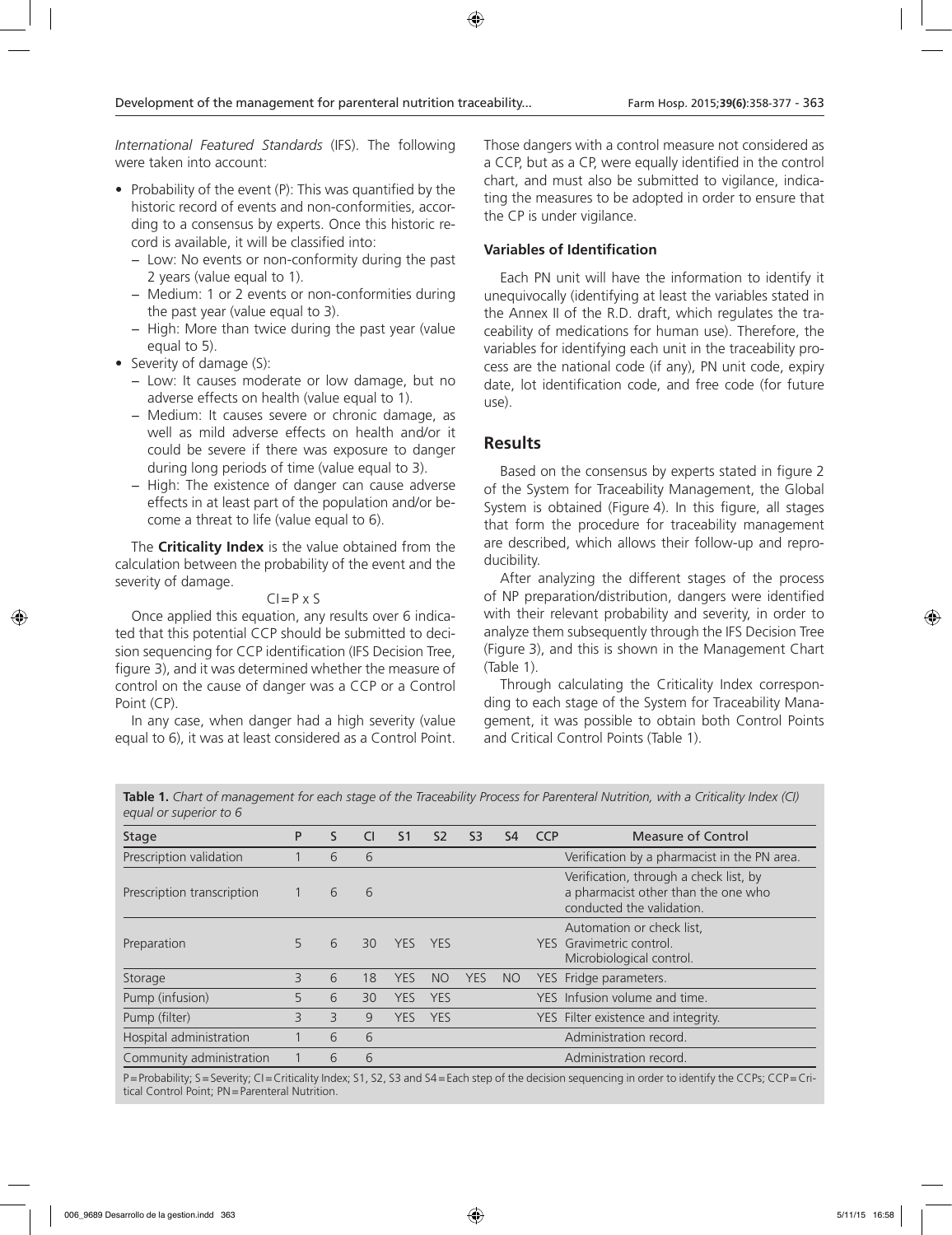

**Figure 4.** *Specific Flow Diagram for the process of preparation / distribution of parenteral nutrition.*

It must be taken into account, according to the methodology applied, that in order to submit stages to the Decision Tree sequencing, the Criticality Index should be superior to 6.

It was not considered appropriate to classify as CCPs the prescription validation and transcription stages, considering that the Pharmacy Units of the three hospitals of reference for this study conduct these stages through a computer program depending on external companies. Even so, it was decided to include them in the Management Chart as CPs:

- Prescription Validation: There is a low probability of error, but the severity of the event would be reckoned as maximum, with a Criticality Index 6  $(1 \times 6)$ . This stage must be conducted by a pharmacist from the parenteral nutrition area.
- Prescription Transcription: Data for calculating the Criticality Index were equal to those in the Validation Stage (1  $\times$  6=6). Anyway, it is advised that a pharmacist other than the one conducting the validation should conduct this control.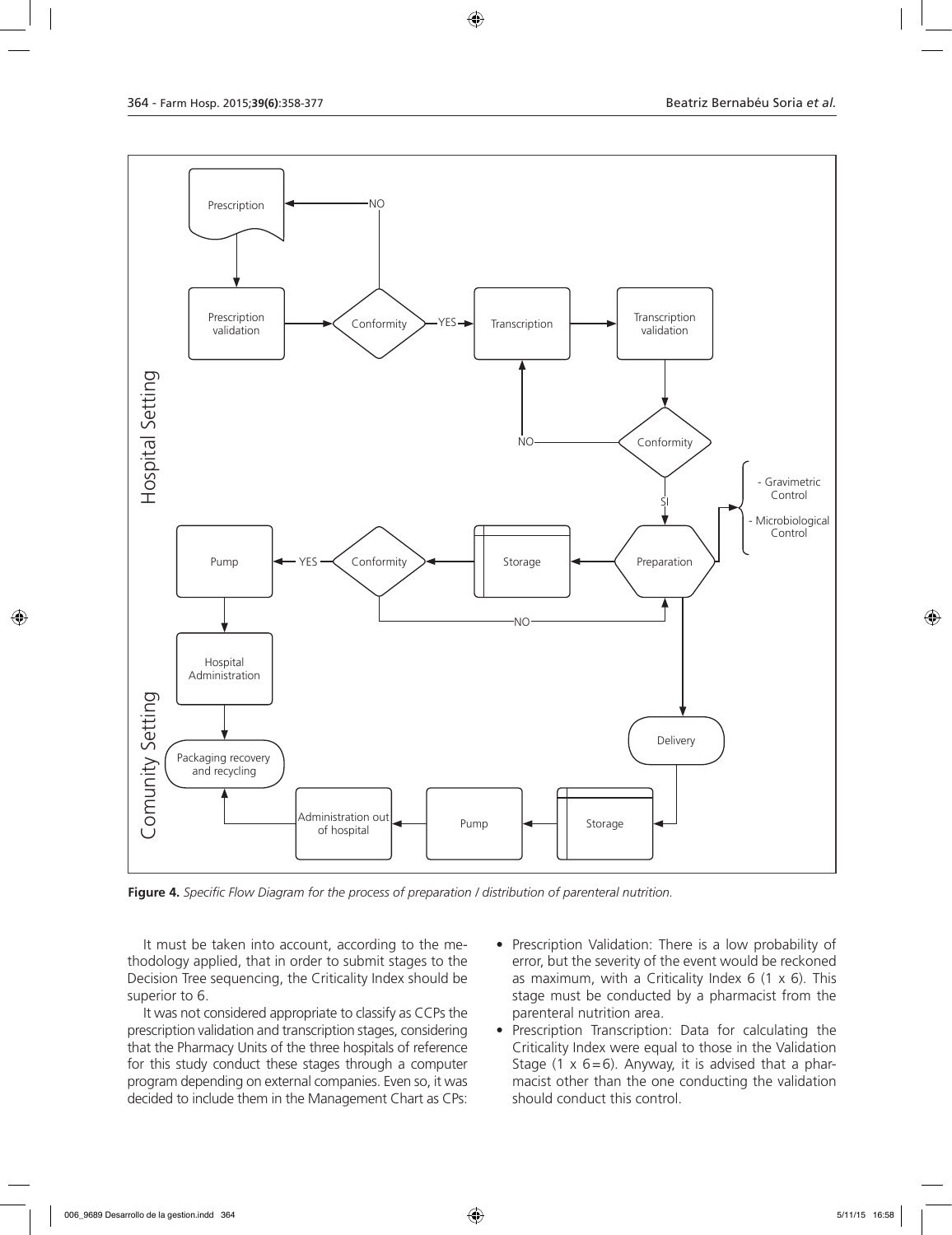The CCPs detected were:

- Preparation: There is a high probability that this stage is not adequately conducted, and the severity of the damages caused if this happened would also be high, with a Criticality Index 30. The Control Measures that should be taken are: process automation, so that human error would be minimal, or conducting a dual verification to ensure that it has been conducted adequately. Besides, gravimetric controls should be conducted to confirm that weight and volume are correct, and microbiological controls to ratify that there is no microbial growth in the PN. It could be interesting to conduct test controls in the final preparation for certain critical ions (for example, potassium), particularly in paediatric PNs (the addition of new controls would mean the process re-evaluation).
- Storage: The probability of any problem in this stage was considered medium, while the severity of damages it could cause was defined as high, obtaining a Criticality Index 18. This is a CCP both in the hospital and in the community settings. The measure of control put forward was the control of parameters of the fridge / refrigerator, because the most important thing in this stage is that the temperature is adequate, because otherwise there could be microbial growth which would turn the PN useless.
- Pump: This stage was sub-divided into two phases:
	- a. Infusion: There is a high probability of an inadequate setting up of the device, and the severity of damages caused by this would also be high; therefore, this leads to a Criticality Index 30. The measure of control is an adequate selection of the volume and time of infusion, so that the rate will be as indicated, and no problem will be caused to the patient.
	- b. Filter: Both the probability and the severity were considered within medium values, Criticality Index equal to 9. The measure of control would be the verification of the existence and integrity of the filter.

The stages of NP delivery and recovery and recycling of bags (packaging) obtained a score equal to 3; therefore, these were not considered Control Points, and consequently were not included in the Management Chart.

Summing up, and in order to conduct an adequate vigilance and verification of Control Points, and particularly of Critical Control Points, it is recommended to prepare a verification list in order to record and document all controls to be conducted. It would be highly recommendable to have a software application which not only allowed this control, but also provided a historic record of those actions conducted.

## **Discussion**

The procedure recommended won't replace current legislation, though it has been designed in order to improve the control of management and traceability of the PN process to benefit patient care, thus ensuring safety, continuity, and adherence.

The activities for quality management, its measurement and improvement, must be considered as one of the most important strategic lines to be developed in healthcare centres<sup>16,17</sup>, including hospital pharmacy units<sup>18,19</sup>.

With the implementation of traceability management, a standard system is set up with perfectly described and documented processes, facilitating its follow-up and optimizing the supervision of all its stages. Besides, these are completely compatible with the quality rules derived from ISO-9000<sup>20</sup>, given that this model promotes management by processes in order to improve the circuits and quality of final products $21$ .

In Parenteral Nutrition (PN), the guarantee of quality is based on the fact that all operations will be conducted according to plan, and having all the necessary documentation to allow its evaluation<sup>1</sup>; for this aim, it is good to have standards for the stages of preparation, dispensing and control<sup>22</sup>. Thus, a system of management by processes, applied to parenteral nutrition, will guarantee quality and safety, achieving the traceability and supervision of all stages.

A Pharmacy Unit adequate for manufacturing medications, in this case PN, is achieved through a quality system designed, planned, implemented, sustained and subject to continuous improvement, allowing an uniform release of medications with the appropriate quality attributes<sup>23</sup>. Protocols for PN are a wide concept which should be extended to all stages forming the process of the specialized nutritional support $24$ .

Regarding the stages of PN delivery and recovery and recycling of bags (packaging), these were not considered as Control Points in the results; however, this doesn't prevent them from being also integrated within the management system, should it be convenient. This would promote the record of all stages, and at the same time would allow to close the traceability circuit. Moreover, it would allow to know if these processes have been controlled, both from the point of view of the availability of the patient, particularly in home hospitalization, as well as from the healthcare and environmental importance entailed by an adequate disposal of medication rests and packaging.

The validation of the prescription and its transcription are very important in terms of the correct preparation of the PN: however, the probability of errors has been significantly reduced with the use of computer programs. Besides making mathematical calculations, these programs feature warnings that help to verify the stability of the preparation, to detect potential incompatibilities between its components, to watch for potential deviations from clinical recommendations, and to comply with the safety limits that will facilitate the pharmaceutical vali-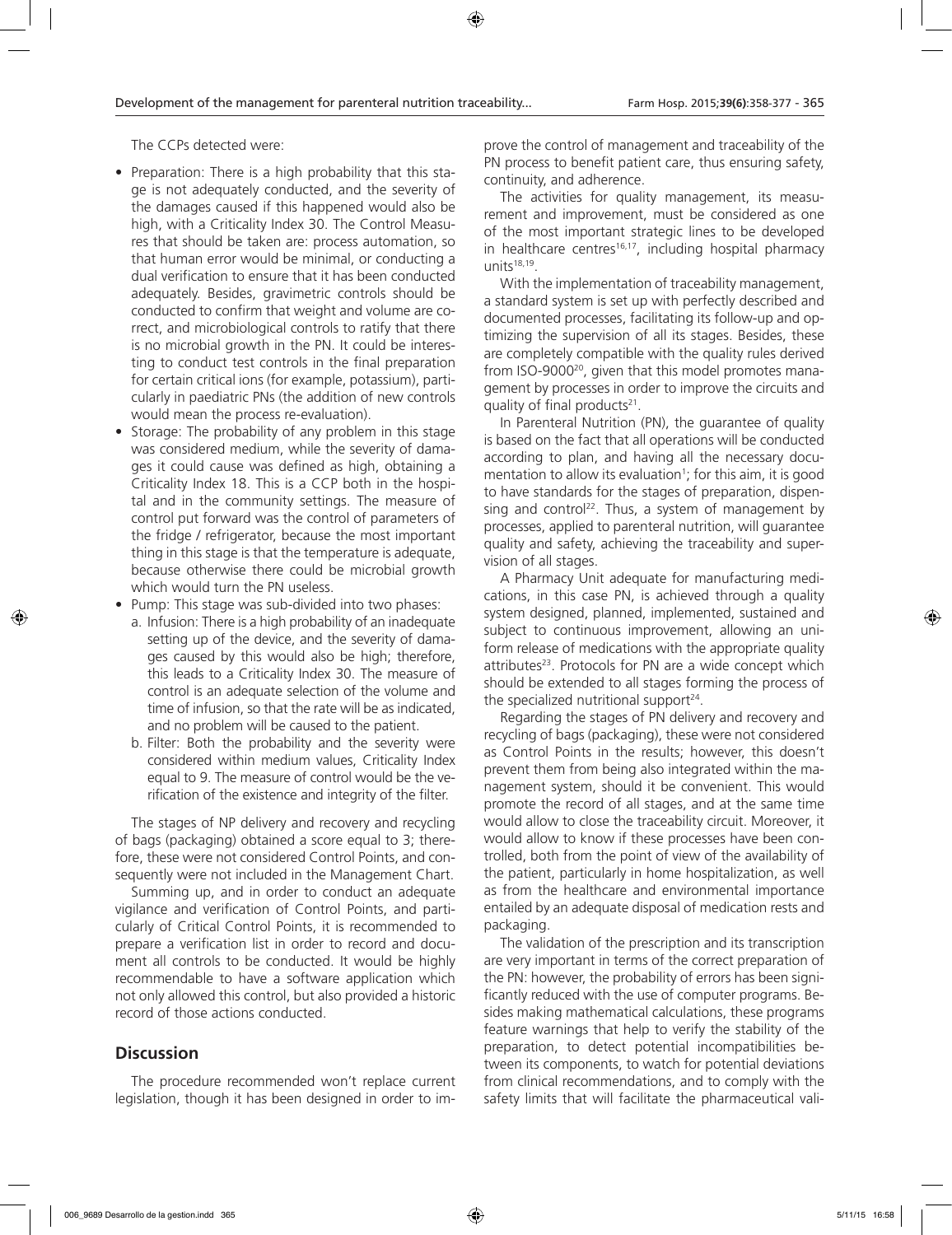dation process1 . The assisted electronic prescription integrated with the management systems in the PN area has demonstrated a reduction in the potential errors made, and an increase in the quality of the whole process $25,26$ . It would be adequate to be able to generate a process for information exchange between the prescription program and the system for traceability management, that would allow to achieve an integrated overall process.

When managing the preparation stage, the addition of different products was estimated as a first measure of control, always taking into account the automation of this stage through computer procedures, which has been previously mentioned. The double checking list (*or check control*) must be used as long as there is no alternative computer system. However, one of the strategies established for vigilance of the quality of the product prepared is the gravimetric control, which consists in comparing the real weight of the product with that calculated according to the volume and density of each of its components1,27. Pérez Serrano *and cols.*28 pointed out that establishing a routine gravimetric control was a useful, easy and fast strategy, which could help to guarantee the quality of PN preparation, not finding any statistically significant relationship between gravimetric error and final volume. In order to manage this measure of control, the only requirements are to have a calibrated or verified scale, and staff trained in weighing. The margins of error in gravimetric control are clearly collected in the Spanish Consensus for Preparation of Parenteral Nutrition<sup>1</sup>.

In those cases where PN is not administered immediately after preparation, and for home patients, the storage stage will acquire high importance. In the traceability process, the adequate temperature for storage and transportation must be controlled, and the chamber or fridge parameter should be recorded and documented. It is adequate to determine the place and manner allowed for storing these products $29,30$ .

In the administration process, the management of the infusion pump stage has been differentiated, because this should ensure an accurate and regular infusion rate during the programmed period. These pumps should meet a series of characteristics; and in home processes, patients and caregivers must be trained to use them and to interpret their warnings $31$ . It is obvious that the measures of control should be established upon these two parameters (rate of infusion and time), and verification will be conducted on them.

Regarding the infusion pump, another CCP that must be controlled and should be included in vigilance would be the existence and integrity of a filter, to reduce air embolism and any potential sepsis<sup>32</sup>.

Of course, the administration itself of PN should be recorded, either by healthcare staff in the hospital process, or by management of the patient or caregiver in the home (community) process.

No specific stage has been determined for the microbiological control of the PN, because, as stated in the Spanish Consensus for Preparation of Parenteral Nutrition<sup>1</sup>, this would not be feasible from a logistical and economic point of view. However, this does not mean that no measures should be established to allow to evaluate the process in order to detect deficiencies and apply corrective measures to improve it.

The American Society for Parenteral and Enteral Nutrition (ASPEN) considers that PN should be integrated within a standard system, in order to improve patient safety and clinical relevance, to maximize resource efficien $cy$ , and to minimize the incidents during the process<sup>29</sup>.

We should mention that having a software application for the management of the traceability of the whole PN Process would facilitate to a high extent the follow-up of traceability management, and, particularly, having a historic record of all registries which would allow to evaluate the overall system at any time.

The future *mHealth* applications for care practice regarding clinical nutrition will be remote and assisted technologies for certain parameters and signs, looking for patient monitoring and, occasionally, patient self-control33. The use of the QR codes (*Quick Response code*) offers the possibility of developing simple, cheap and functional systems based on optical recognition of low-cost stickers linked to physical objects. These are systems that, using the interaction with Web platforms, allow to provide advanced services, which are already currently widely used in many daily life settings. This system, based on the automatic recognition of messages embedded in these diagrams with devices of low software capacity, makes them ideal for their integration in the daily life of any type of users. Unfortunately, this potential has not been fully utilised yet in the area of nutrition sciences<sup>34</sup>.

It is convenient to point out that in order to achieve the efficient operation of a management system, it is essential to create a setting in which all persons are completely involved35. In this sense, Miana Mena *and cols*. 14 concluded that the basic cornerstones for the implementation of a management system are the commitment of all members and the direction of this task, which should be integrated within the culture of the organization, and accepted as an activity in their daily work $36$ . New ideas will come out of their involvement and experience, which will help to improve the process.

One important limitation at the time of establishing a hazard analysis system is not having support plans adequately implemented (pre-requirements), targeted to controlling overall dangers. The minimal plans to be implemented are: a plan for water quality control, a plan for cleaning and disinfection, a training plan, a plan for preventive maintenance, a plan for plague control and vigilance system, a plan for waste control and, of cour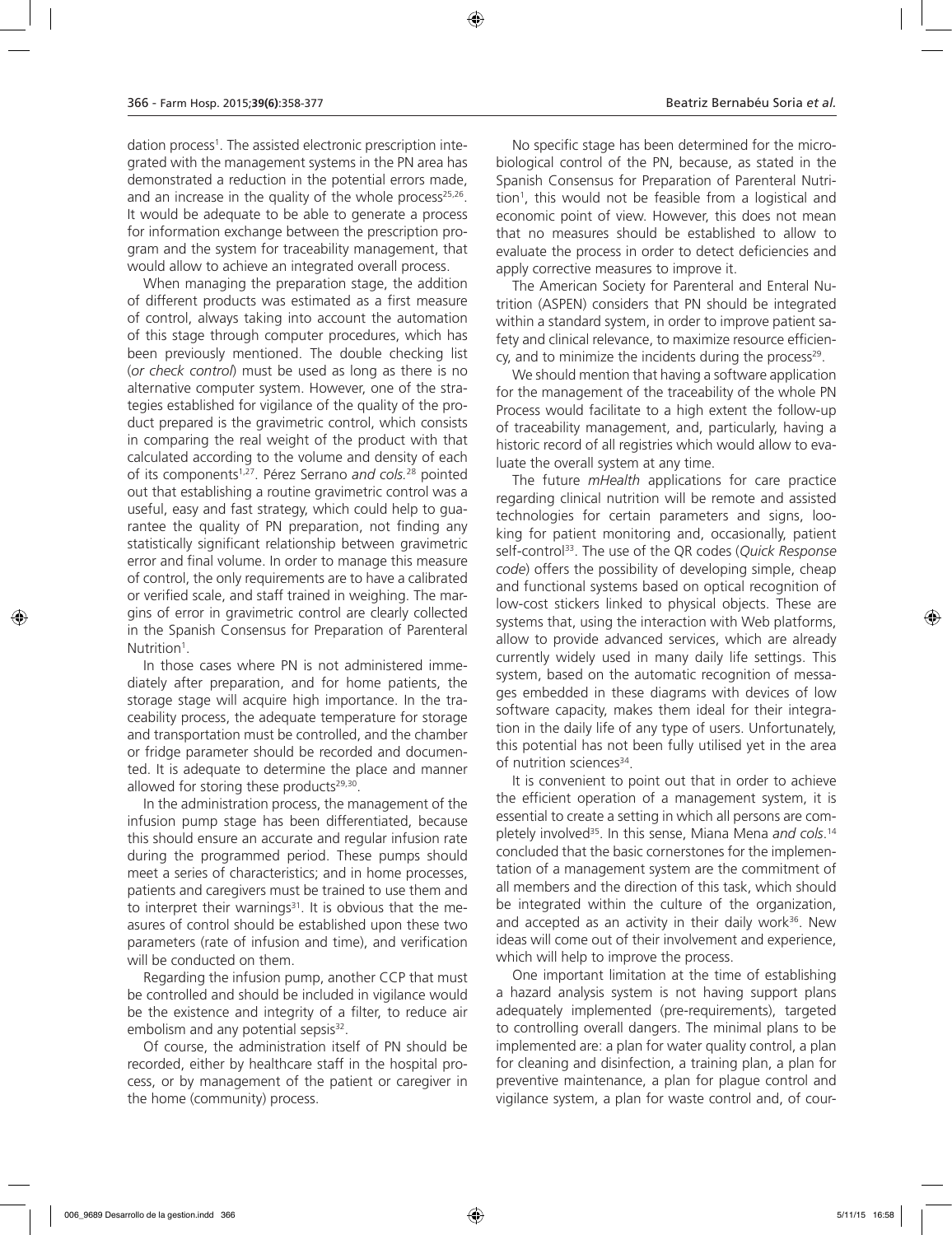se, the traceability plan which is essential in order to be adequately aware of all Process stages.

Based on the above, the conclusion could be that PN must be integrated within a standardized management system, with the aim to improve patient safety and clinical relevance, to maximize the efficiency of resources, and to minimize the incidents during the process. With the system suggested, an overall system could be implemented, with stages fully defined, that would allow their control and verification.

It would be desirable to have a software application that facilitated follow-up of the traceability management and, most of all, to have a historic record of all registries (stages) which would allow to evaluate the system at any time.

### **Acknowledgements**

This paper was awarded a grant by the *Instituto de Salud Carlos III* of Madrid, Spain, through the Health Research Project with reference **PI13/00464,** and co-funding by the European Fund for Regional Development, "A Way of Shaping Europe".

## **Bibliography**

- 1. Cardona Pera D, Cervera Peris M, Fernández Arévalo M, Gomis Muñoz P, Martínez Tutor MJ, Piñeiro Corrales G, *et al.*; Grupos de Nutrición de SENPE y SEFH. Consenso español sobre la preparación de mezclas nutrientes parenterales. Farm Hosp. 2009;33(Supl 1):78-107.
- 2. González-Navarro M, González-Valdivieso J, Borrás-Almenar C, Jiménez-Torres NV. Gestión de la calidad en nutrición parenteral: Prevalencia de hiperglucemia en pacientes con nutrición parenteral total. Nutr Hosp. 2009;24(1):103-5.
- 3. Planas Vila M, de la Cuerda Compés C, Luengo Pérez LM. Nutrición artificial domiciliaria. En: Gil Hernández A, director. Tratado de Nutrición, tomo IV; Nutrición clínica, 2ª edición. Madrid, España: Editorial Médica Panamericana; 2010. p. 201-23.
- 4. Wanden-Berghe C, Sanz-Valero J, Culebras J; Red Mel-CYTED. Información en Nutrición Domiciliaria: la importancia de los registros. Nutr Hosp. 2008;23(3):220-5.
- 5. Juana-Roa J, Wanden-Berghe C, Sanz-Valero J. La realidad de la nutrición parenteral domiciliaria en España. Nutr Hosp. 2011;26(2):364-8.
- 6. Institute for Safe Medications Practices [sede web]. Impact of USP-ISMP Medication Error Reporting Program (MERP). [Citado: 25-05- 2015]. Disponible en: http://www.ismp.org/about/merpimpact.asp
- 7. Dreesen M, Foulon V, Vanhaecht K, De Pourq L, Hiele M, Willems L. Guidelines recommendations on care of adult patients receiving home parenteral nutrition: a systematic review of global practices. Clin Nutr 2012;31(5):602-8.
- 8. Ley 29/2006, de 26 de julio, de garantías y uso racional de los medicamentos y productos sanitarios. Boletín Oficial del Estado, nº178, (27 de julio de 2006).
- 9. Casaus Lara ME, coordinadora. Guía de buenas prácticas de preparación de medicamentos en servicios de farmacia hospitalaria. Madrid, España: Ministerio de Sanidad, Servicios Sociales e Igualdad; 2014.
- 10. Codex Alimentarius Commission, joint FAO/WHO food standards programme, twenty-seventh session. Report of the tenth session of the codex committee on meat hygiene. Geneva, Switzerland: Food and Agriculture Organization (FAO) and World Health Organization (WHO); 2004. ALINORM 04/27/16.
- 11. Regulation (EC) No 178/2002, of 28 January 2002, of the European Parliament and of the Council of the European Union, laying down the general principles and requirements of food law, establishing the European Food Safety Authority and laying down procedures in matters of food safety. Official Journal of the European Union, L31/1, (1.2.2002).
- 12. Llop Talaverón JM, Martorell Puigserver C, Mercadal Orfila G, Badía Tahull MB, Rancaño I, Abascal N, *et al.* Automatización de la elaboración de nutrición parenteral: adecuación a la legislación actual. Nutr Hosp. 2006;21(2):184-8.
- 13. Real Decreto 175/2001, de 23 de febrero, por el que se aprueban las normas de correcta elaboración y control de calidad de fórmulas magistrales y preparados oficinales. Boletín Oficial del Estado, nº65, (16 de marzo de 2001).
- 14. Miana Mena MT, Fontanals Martínez S, López Púa Y, López Suñé E, Codina Jané C, Ribas Sala J. Description os the ISO 9001/2000 certification process in the parenteral nutrition área. Farm Hosp. 2007;31(6):370-4.
- 15. Bouchoud L, Sadeghipour F, Fleury S, Bonnabry P. TCH-051 Validation of an automated compounder set up once a week for parenteral nutrition solutions. Eur J Hosp Pharm Sci Pract. 2013;20:A86-7.
- 16. Sociedad Española de Calidad Asistencial (SECA). Indicadores de calidad para hospitales del sistema nacional de salud. Oviedo, España: SECA; 2011.
- 17. Joint Commission International (JCI). Joint Commission International Accreditation Standards for Hospitals. 4th edition. Illinois, USA: JCI; 2011.
- 18. Martínez Fernández–Llamazares C, Barrueco Fernández N, Jiménez Manzorro A, Lobato Matilla E, Caro González L, Sanjurjo Sáez M. Implementation of a quality plan (ISO 9001) in a hospital pharmacy service. EJHP Practice. 2005;2:25-8.
- 19. Llodrá Ortolá V, Morey Riera MA, Perelló Roselló X, Vaquer Sunyer X. Acreditación de un Servicio de Farmacia según la norma ISO 9002. Experiendia en la Fundación Hospital Manacor. Farm Hosp. 2001;25(4):229-39.
- 20. Van den Heuvel J, Koning L, Bogers AJJC, Berg M, Van Dijen. An ISO 9001 quality management system in a hospital: Bureaucracy or just benefits? Int J Health Care Qual Assur. 2005;18(5):361-369.
- 21. López–Revuelta K, Lorenzo S, Gruss E, Garrido MV, Moreno JA. Aplicación de la gestión por procesos en nefrología. Gestión del proceso hemodiálisis. Nefrología. 2002;22(4):329-39.
- 22. Mirtallo J, Canada T, Jonson D, Kumpf V. Safe practices for parenteral nutrition. JPEN J Parenter Enteral Nutr. 2004;28(6):S39-70.
- 23. Agencia Española de Medicamentos y Productos Sanitarios. Guía de Normas de Correcta Fabricación de Medicamentos de Uso Humano y Veterinario: Capítulo 1, Sistema de Calidad Farmacéutico [monografía en internet]. Madrid: Ministerio de Sanidad, Servicios Sociales e Igualdad; 2013 [citado 25 mayo 2015]. Disponible en: http://goo.gl/0XQXQI
- 24. Sirvent M. Protocolización de la nutrición parenteral. Barcelona, España: Fresenius Kabi España SAU; 2010.
- 25. Puangco MA, Nguyen HL, Sheridan MJ. Computerized PN ordering optimizes timely nutrition therapy in a neonatal intensive care unit. J Am Diet Assoc. 1997;97(3):258-61.
- 26. Bermejo Vicedo T, Delgado Tellez de Cepeda L, Navarro Cano, *et al.* Implantación de un sistema de prescripción electrónica asistida aplicada a la nutrición parenteral en un hospital general. Nutr Hosp. 2005;20(3):173-81.
- 27. Committe for propietary medical products. Note for guidance on manufacturing of the finished dosage form. London, UK: Europena Agency for the Evaluation of Medical Products; 1996. CPMP/ QWP/486/95
- 28. Pérez Serrano R, Vicente Sánchez MP, Arteta Jiménez M. Control gravimétrico en la nutrición parenteral: de la teoría a la práctica. Nutr Hosp. 2011;26(5):1041-4.
- 29. Kochevar M, Guenter P, Holcombe B, Malone A, Mirtallo J; ASPEN Board of Directors and Task Force on Parenteral Nutrition Standar-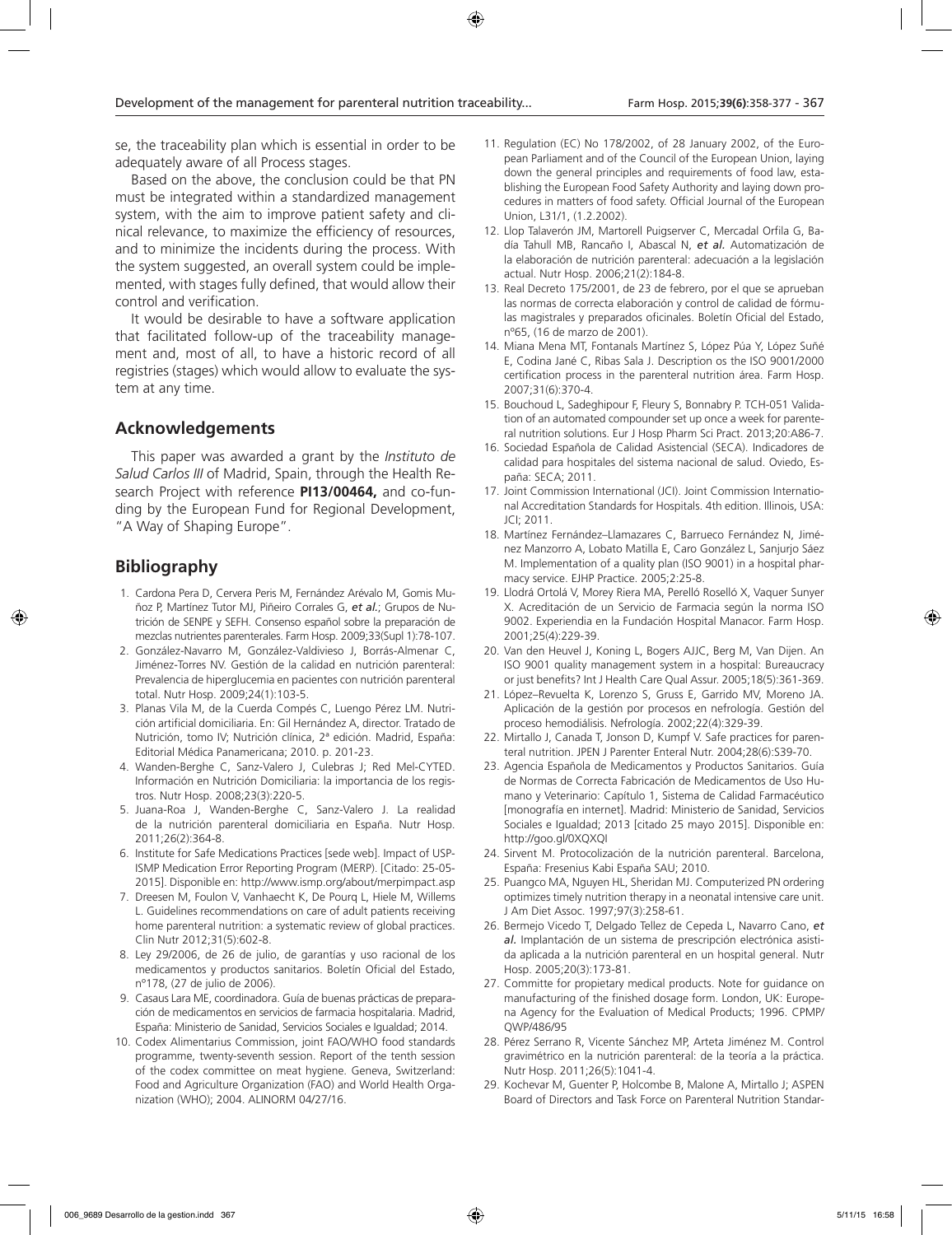dization. ASPEN statement on parenteral nutrition standardization. JPEN J Parenter Enteral Nutr. 2007;31(5):441-8.

- 30. Staun M, Pironi L, Bozzetti F, *et al.* ESPEN guidelines on parenteral nutrition: Home parenteral nutrition (HPN) in adult patients. Clin Nutr 2009;28(4):467-79.
- 31. Gómez Enterría P, Laborda González L. Preparación, métodos y pautas de administración de la nutrición parenteral domiciliaria: Seguimiento de los pacientes - Educación a pacientes y cuidadores. Nutr Hosp Suplementos. 2009;2(1):18-24.
- 32. Grant J. Recognition, prevention, and treatment of home total parenteral nutrition central venous access complications. JPEN J Parenter Enteral Nutr. 2002;26(5 Suppl):S21-8.
- 33. Wanden-Berghe C. Calidad, innovación y desarrollo tecnológico en nutrición enteral en el siglo XXI. Nutr Hosp. 2015;31(Supl. 5):67-76.
- 34. Sanz-Valero J, Álvarez Sabucedo LM, Wanden-Berghe C, Martinez de Victoria E. QR-codes in food labeling: outlook for food science and nutrition. Ann Nutr Metab 2013;63(suppl 1):366-7.
- 35. Ministerio de Fomento. Sistemas de gestión de la calidad según ISO 9001:2000. Madrid, España: Ministerio de Fomento; 2005.
- 36. Traverso ML, Salamano MC, Pérez B, Botta CA, Sopranzetti V, Colautti M. Aplicación de un programa de Acreditación en Servicios de Farmacia hospitalarios en Argentina. Farm Hosp. 2002;26(6):356-65.

#### **Aportación a la literatura científica**

La elevada complejidad de las mezclas nutrientes parenterales (NP), la variedad de profesionales implicados y la posibilidad de errores con daño serio para el paciente han llevado a la elaboración de guías de práctica clínica y recomendaciones de actuación dirigidas a promover la calidad y disminuir el riesgo de daño provocado por este tipo de tratamiento. En consecuencia, la necesidad de controlar el Proceso de la NP y comprobar que se realiza con total seguridad, hace que disponer de un plan de trazabilidad y de un procedimiento de evaluación del sistema de autocontrol basado en el Análisis de Peligros y Puntos Críticos de Control, sea una exigencia imprescindible para el total cumplimiento de estos requisitos. Pero, a su vez, para aquellos otros que, sin serlo, sean necesarios para verificar la correcta vigilancia del sistema, la acreditación del adecuado funcionamiento y la total garantía de seguridad del paciente.

Este estudio propone establecer un sistema de control de la trazabilidad y el análisis de peligros al proceso de preparación, conservación, distribución y administración de mezclas nutrientes parenterales, describiendo todas sus etapas y caracterizando los puntos de control existentes en el proceso.

### **Introducción**

Las NP aportan al paciente por vía intravenosa, los nutrientes básicos que necesita y se administra cuando una persona debe recurrir a métodos alternativos que le permita recibir los nutrientes necesarios para poder vivir, al ser incapaz de recibir alimentos por tener excluida la función del tracto gastrointestinal. Las sustancias suministradas deben proporcionar la energía requerida y la totalidad de los nutrientes esenciales, y debe ser inocua y apta para su metabolismo. Se preparan en instalaciones apropiadas, generalmente en el servicio de Farmacia Hospitalaria, en las que se incluye la campana de flujo laminar, donde se realizan las manipulaciones con técni-

cas de asepsia rigurosa, para que estos preparados sean estériles.

Pueden contener más de 50 componentes con un alto potencial de interacciones químicas y físico – químicas entre sus ingredientes, la bolsa, el oxígeno, la temperatura y la luz. Estas interacciones son potencialmente iatrogénicas y en algunos casos pueden incluso comprometer la vida del paciente<sup>1</sup>. El manejo del soporte nutricional se ha clasificado como una de las cinco estrategias de muy alto impacto en relación con la seguridad fármaco-terapéutica en los pacientes<sup>2</sup>.

Es coherente controlar que todas las operaciones se llevan a cabo del modo previsto, y disponer de la documentación necesaria para llevar a cabo una exhaustiva evaluación del proceso de elaboración. Pero, los sistemas actuales de control son retrospectivos y no es posible evitar ciertas deficiencias en el proceso, aunque sirve para identificar puntos con posibilidad de error y por tanto susceptibles de mejora. Conseguir evitar, o al menos prevenir, las posibles complicaciones y riesgos de la NP supondría una mejora sustancial para la seguridad del paciente.

La NP, se administra en diferentes niveles asistenciales, desde Unidades de Cuidados Intensivos hasta en el propio domicilio del paciente. Esta NP domiciliaria, al igual que los demás tratamientos administrados fuera del ámbito hospitalario, requiere una cuidada planificación del plan estratégico que engloba la intervención, la monitorización y el seguimiento<sup>3</sup>. Para tal fin, en España, el grupo NADYA – SENPE creó en 1994 un registro de pacientes con NP domiciliaria que permite conocer una aproximación a la realidad de esta nutrición<sup>4,5</sup>. No existiendo ningún sistema que controle los peligros en el transporte hasta el domicilio de la NP y su conservación.

El entorno sanitario ha experimentado cambios importantes en los últimos años, los sistemas actuales de gestión priorizan la atención sanitaria orientada hacia la calidad total y la eliminación o corrección de prácticas inseguras para el paciente. Entre estas, cabe citar los errores de medicación como fuente potencial de daño, por lo que distintas organizaciones se dedican a la promoción del uso seguro de los medicamentos<sup>6</sup>. En el sopor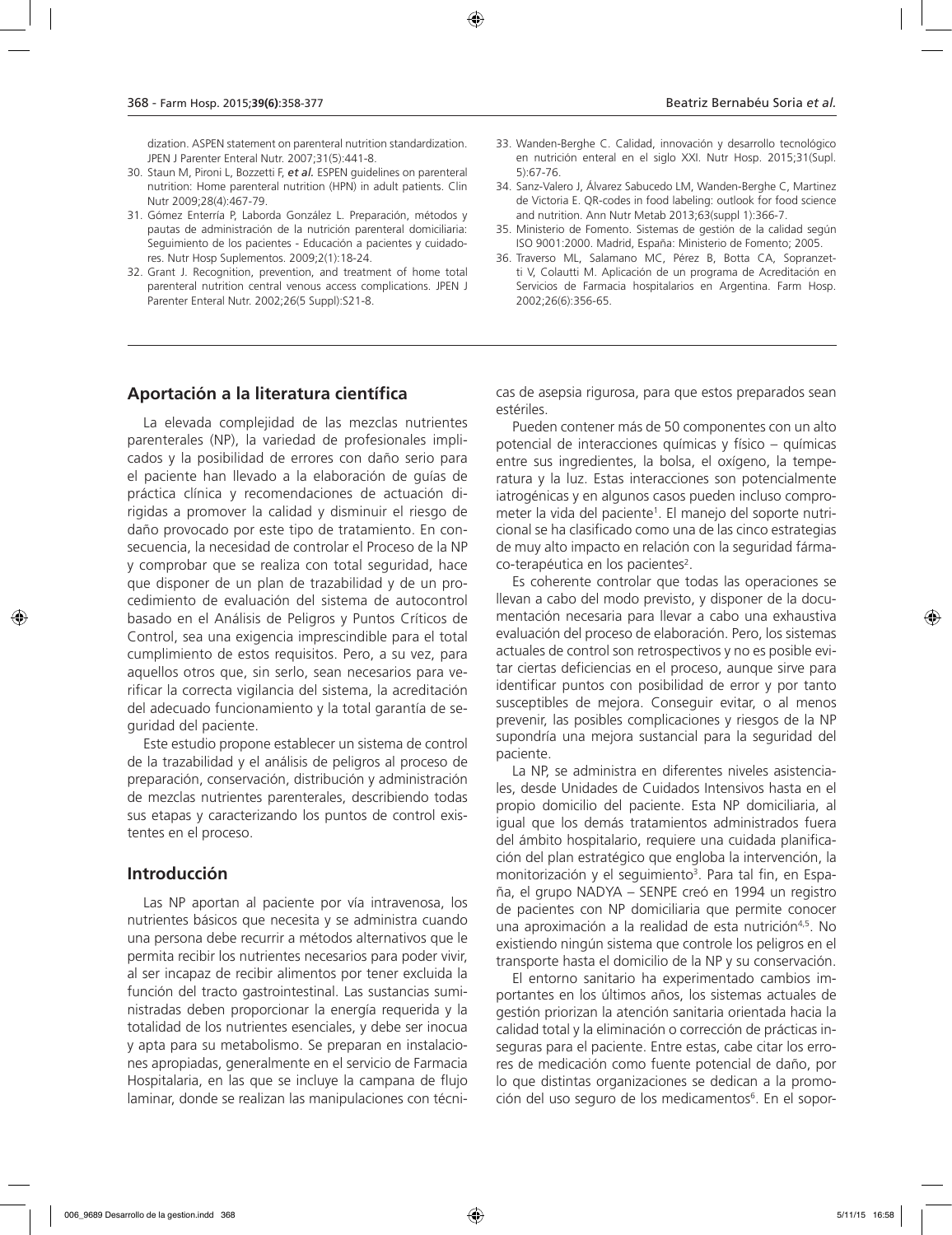te nutricional, cualquier error reviste gran importancia, dado que, aunque la frecuencia no sea muy elevada, la probabilidad de producir daño grave en el paciente es muy superior al de otro tipo de medicación<sup>7</sup>.

La Ley 29/2006, de 26 de julio, de garantías y uso racional de medicamentos y productos sanitarios, en su artículo 87, alude a la trazabilidad de los medicamentos con el fin de asegurar y reforzar la seguridad de los mismos8 . Igualmente, la Guía de buenas prácticas de preparación de medicamentos en servicios de farmacia hospitalaria recoge la importancia de garantizar la trazabilidad del proceso de preparación de un medicamento<sup>9</sup>. Resulta imprescindible pues, disponer de un sistema transparente, fiable y ágil que permita a las autoridades sanitarias reaccionar con rapidez y de forma adecuada ante riesgos detectados de calidad y seguridad de los medicamentos. Así, el sistema que se implante tiene que tener la certeza de determinar qué productos forman parte de su composición y quiénes son sus proveedores (trazabilidad hacia atrás), el seguimiento de los productos en el momento de su elaboración (trazabilidad interna o de proceso), independientemente de si se producen o no en el Servicio de Farmacia del hospital y el rastreo de la nutrición una vez elaborada y distribuida, tanto a las diferentes plantas como si se hace a través de los servicios de hospitalización a domicilio (trazabilidad hacia delante). Es decir, se trata de relacionar los productos que se utilizan en la preparación, las operaciones o procesos que éstos han seguido (equipos, líneas, cámaras, mezclado, división,…) y los productos finales que salen de ella, su conservación, distribución y administración.

Por ende, debe disponer de un perfecto sistema de trazabilidad que garantice en todo momento la identificación de cualquier persona que intervenga en alguna etapa del proceso o de cualquier sustancia incorporada a la nutrición parenteral.

Según la *Codex Alimentarius Commission*, «trazabilidad es la capacidad para seguir el movimiento de un alimento a través de la(s) etapa(s) especificada(s) de la producción, transformación y distribución»10.

Para la puesta en marcha de los procedimientos de trazabilidad, además de las normativas correspondientes, se ha de tener en cuenta la necesidad de que los productos vayan siempre acompañados por la pertinente documentación<sup>9</sup>. Ambas exigencias suponen la identificación de los productos que se manejan en todo el proceso $1,11$ .

Conviene subrayar que un sistema de trazabilidad no tiene porqué ser complicado; el mejor sistema de trazabilidad es aquél que encaja con los métodos de trabajo habituales y permite registrar la información necesaria a la que luego se pueda acceder de forma rápida y fácil.

Según la *International Organization for Standardization*, la estandarización o normalización es la actividad que tiene por objeto establecer, ante problemas reales o potenciales, disposiciones destinadas a usos comu-

nes y repetidos, con el fin de obtener un grado de ordenamiento óptimo. En ese contexto, los estándares de práctica profesional representan el procedimiento considerado de referencia por los expertos, aunque no por ello son reglas inflexibles, ni constituyen requerimientos obligados de práctica.

Está demostrado que la implantación de procedimientos sistematizados a la consecución de una mejora en la calidad del proceso prescripción – elaboración – conservación – dispensación – administración (en adelante Proceso), está plenamente relacionado con una utilización más eficiente de los recursos disponibles, consiguiendo de esta manera la adecuación a las actuales exigencias de calidad del entorno y al cumplimiento, en su elaboración y control, de la normativa vigente<sup>12,13</sup>. La consecución de una adecuada acreditación de la calidad permite establecer un sistema normalizado cuyos procesos estén perfectamente descritos y documentados, logrando la trazabilidad y supervisión de fases<sup>14</sup>. Si bien, el sistema debe poder evaluarse teniendo en cuenta la exactitud de la información almacenada y el tiempo de respuesta, que deberá ser el mínimo posible, ya que pueden existir riesgos para la salud de las personas<sup>15</sup>.

En consecuencia, el objetivo de este trabajos sería desarrollar el control de la trazabilidad y el análisis de peligros al proceso de preparación, conservación, distribución y administración de mezclas nutrientes parenterales, describiendo todas las etapas de la trazabilidad para la NP (Diagramas de flujo) y caracterizando los Puntos Críticos de Control (PCC) existente en el Proceso.

## **Material y método**

#### **Diseño**

Se diseñaron tres procesos mediante notación gráfica normalizada *Business Process Modeling Notation* (BPMN) para simbolizar la gestión operativa de los distintos procesos de la cadena logística de la NP (Figura 1):

- − Proceso de elaboración (Pe)
- − Proceso en el paciente interno (Ppi)
- − Proceso en el paciente externo (Ppe)

Este modelo de gestión permitió analizar y caracterizar cada uno de los pasos dentro del Proceso, lo que facilita el análisis de cada uno de ellos y la determinación y control de los posibles peligros: Puntos Críticos de Control (PCC). Además, esta metodología facilita que los procesos puedan ser fácilmente escalados (ampliados), si en algún momento fuera necesario, permitiendo eficiencia y eficacia ante cualquier cambio o nuevo requerimiento.

Se efectuó una gestión total de la trazabilidad de cada uno de los subprocesos, realizando para cada uno de ellos, los diagramas BPMN de sus distintos departamentos.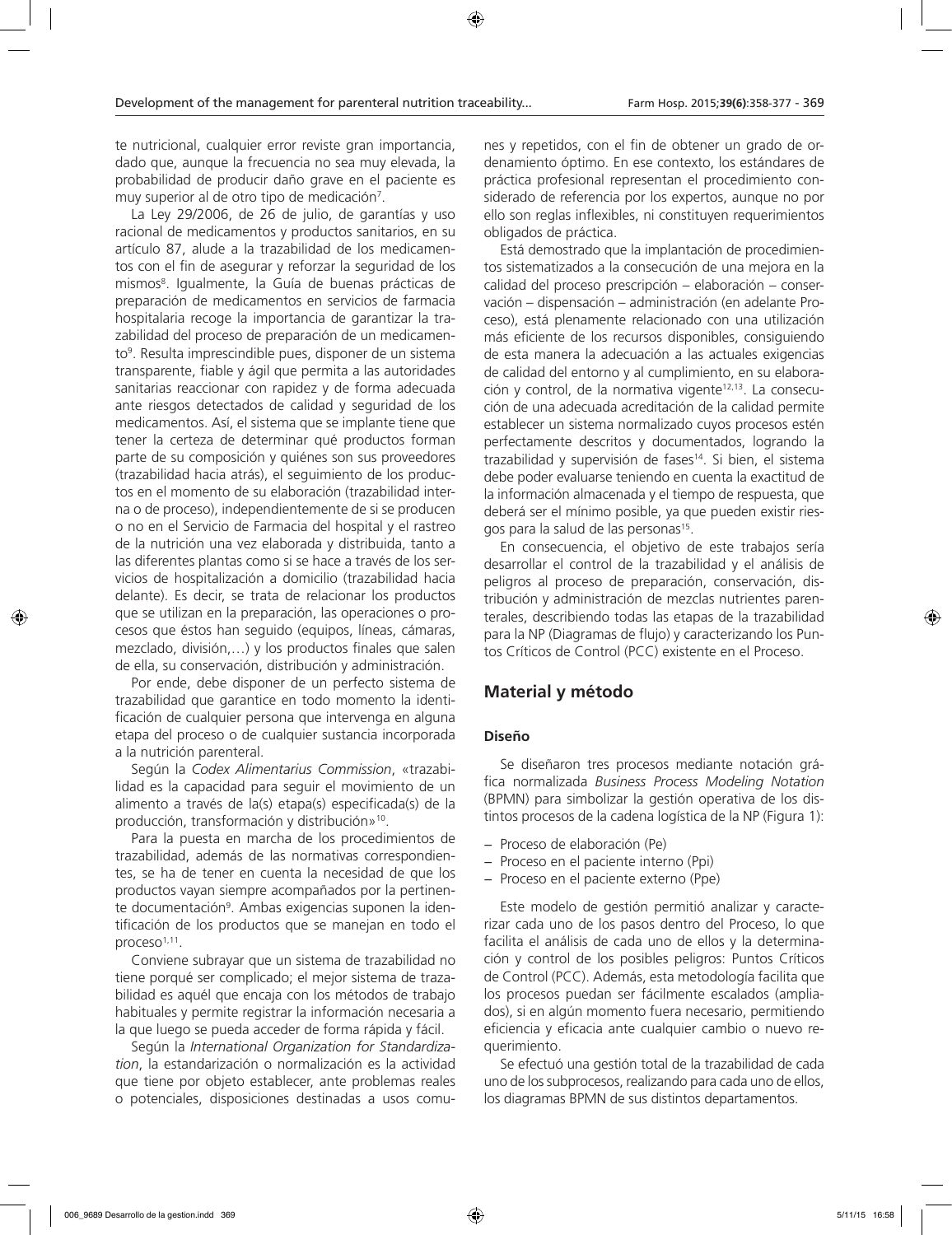

Todo este proceso se fundamentó en el cumplimiento del Consenso español sobre la preparación de mezclas nutrientes parenterales – 2008, en la Guía de normas de correcta fabricación de la Unión Europea: Anexo 1, fabricación de medicamentos estériles de la Agencia Española de Medicamentos y Productos Sanitarios y la Guía de buenas prácticas de preparación de medicamentos en servicios de farmacia hospitalaria

#### **Etapas y control de la trazabilidad**

• Desarrollo de los flujogramas generales y específicos que aseguran las etapas de validación/transcripción de la prescripción, elaboración, conservación, distribución y administración, permitiendo su verificación en cualquier instante (Figura 2). Este punto se forma-

Figura 1. Diagrama de la gestión operativa de *los distintos procesos de la cadena logística de la Nutrición Parenteral.*

lizó mediante consenso de expertos formado por las farmacéuticas pertenecientes al Servicio de Farmacia del Hospital General Universitario de Alicante, Hospital Universitario Son Espases de Palma de Mallorca y Complejo Hospitalario Universitario de Vigo, y por la médico de la Unidad de Hospitalización Domiciliaria del Hospital General Universitario de Alicante.

• Adopción de controles que confirmen la correspondencia entre el diagrama de flujo y todas las etapas que configuran el Proceso de la NP.

A partir de la elaboración de los diagramas de flujo y de los cuadros de gestión, se establecen los procedimientos documentados para poder identificar la adición de cualquier sustancia destinada a ser incorporada a una NP



**Figura 2.** *Diagrama de flujo general del proceso de las mezclas nutrientes parenterales.*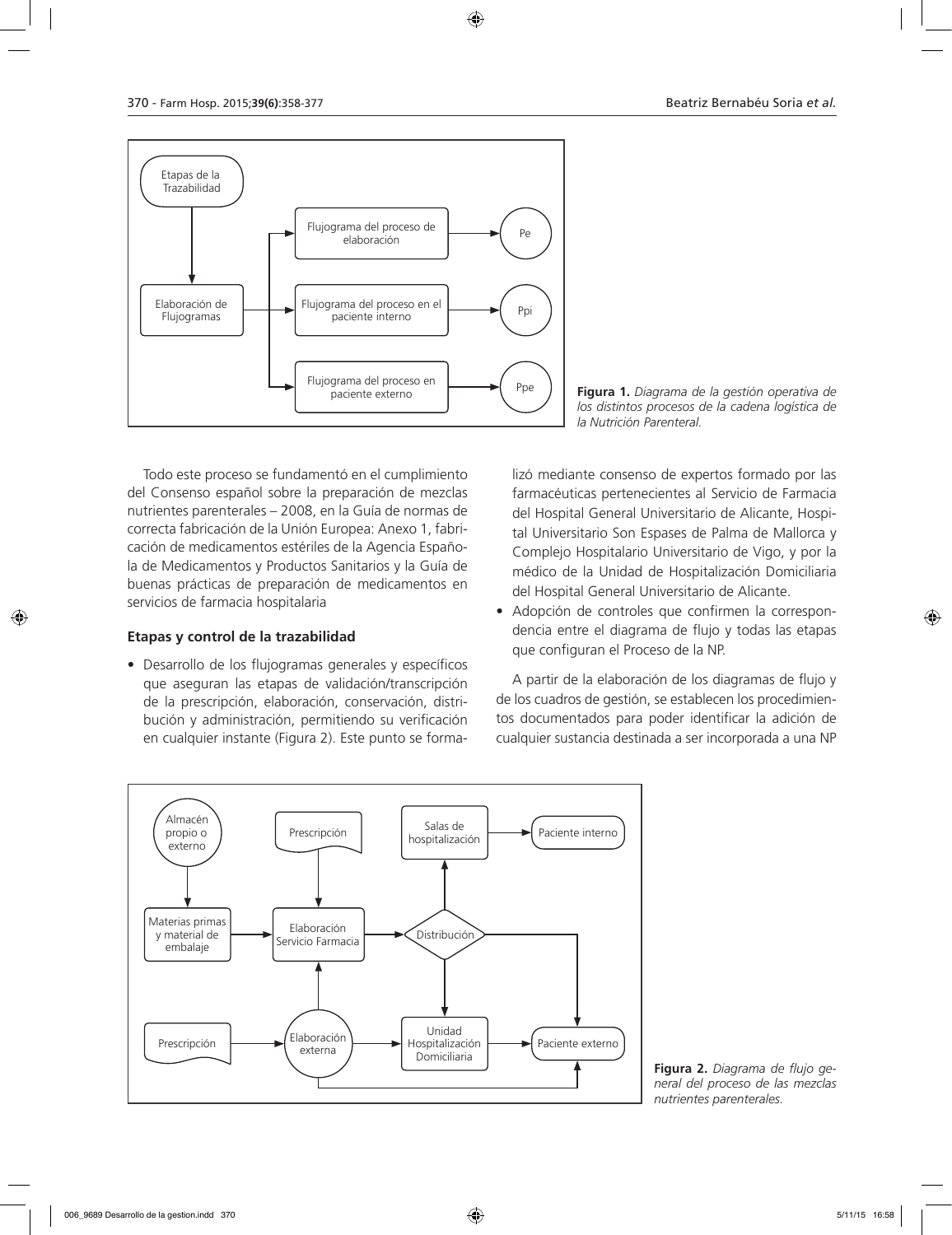(trazabilidad hacia atrás). Y en todo caso, la correspondencia con la prescripción clínica que inicia el proceso.

Asimismo, se establecerá un procedimiento documentado que permita conocer en todo momento qué NP se ha suministrado y a quién (trazabilidad hacia delante), vinculando todos los productos que intervienen en el proceso de elaboración con la NP resultante (trazabilidad de proceso).

#### **Análisis de peligros y puntos críticos de control**

Se elaboraron los Cuadros de Gestión que contienen la identificación de los peligros significativos de cada etapa, estableciendo las medidas de control apropiadas para cada peligro, determinando los Puntos Críticos de Control (PCC) y la secuenciación de decisiones para la identificación de los PCC (Figura 3).

Cada fase en la que puede aplicarse un control y que es esencial para prevenir o eliminar un peligro relacionado con la inocuidad de la NP o para reducirlo a un nivel aceptable, precisa de unas variables para la caracterización de cada PCC, siendo:

- Presencia (existencia del peligro).
- Incorporación o contaminación de la NP.
- Generación o crecimiento del peligro en la NP.



**Figura 3.** *Secuenciación de decisiones para identificar los Puntos Críticos de Control en el proceso de la Nutrición Parenteral.*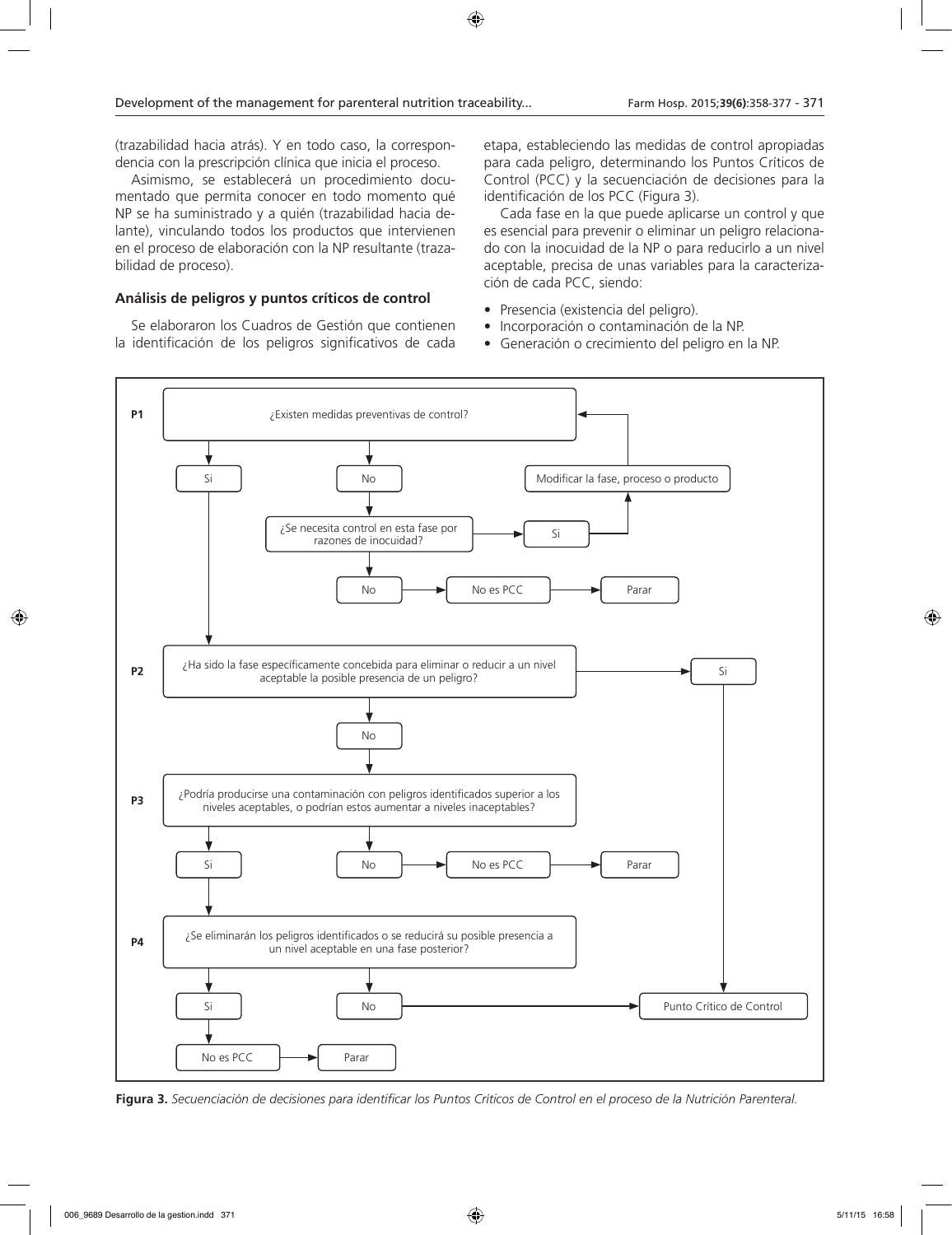• Supervivencia (persistencia del peligro).

Las variables para la gestión del control del proceso son:

- Etapa: Cada proceso existente en el flujograma final del Sistema de Gestión de la Trazabilidad.
- Probabilidad del suceso (P): Variable del cálculo de índice de criticidad.
- Gravedad de los daños (G): Variable del cálculo de índice de criticidad.
- Índice de criticidad (IC): Resultado del cálculo P x G.
- Cada uno de los pasos del árbol de decisiones: P1, P2, P3 y P4.
- Punto de Control (PC): Etapa que se decide controlar no siendo su Índice de Criticidad superior a 6.
- Punto Crítico de Control (PCC): Etapa de obligado control ya que su Índice de Criticidad es superior a 6.
- Medida de control: Medida para controlar cada uno de los Puntos Críticos a estudio.

### **Cálculo del índice de criticidad para cada uno de los PCC**

El criterio para evaluar cada peligro identificado se determinó por los criterios establecidos por la *International Featured Standards* (IFS). Y, se tuvieron en cuenta:

- Probabilidad del suceso (P): Se cuantificó por el histórico de sucesos y no conformidades, según consenso de expertos. A partir de disponer del histórico se clasificará en:
	- − Bajo ningún suceso o no conformidad en los últimos 2 años (valor igual a 1).
	- − Medio 1 ó 2 sucesos o no conformidades en el último año (valor igual a 3).
	- − Alto más de 2 veces en el último año (valor igual a 5).
- Gravedad de los daños (G):
	- − Bajo provoca un daño moderado o leve no provocando efectos adversos sobre la salud (valor igual a 1).
	- − Medio provoca daño grave o crónico, ocasionando efectos adversos leves en la salud y/o puede llegar a ser severo si existiera exposición al peligro por largos periodos de tiempo (valor igual a 3).
	- − Alto la existencia del peligro puede producir efectos adversos en al menos una parte de la población y/o ser una amenaza para la vida (valor igual a 6).

El **Índice de Criticidad** es el valor que se obtiene del cálculo entre la probabilidad del suceso y la gravedad de los daños.

### $IC = P \times G$

Una vez aplicada la fórmula, todo resultado que fue mayor a 6, indicaba que ese posible PCC debía ser sometido a la secuenciación de decisiones para la identificación de los PCC (árbol de decisiones de la IFS, figura 3) y se estableció si la medida de control sobre la causa del peligro era un PCC o un punto de control (PC).

En todo caso, cuando el peligro tenía gravedad alta (valor igual a 6) pasó a ser considerado como mínimo un punto de control. Los peligros cuya medida de control no sea considerada como PCC, pero si PC, quedaron igualmente identificados en el cuadro de control, y deben ser sometidos también a vigilancia, indicándose las medidas a adoptar para asegurar que el PC se encuentra vigilado.

### **Variables de identificación**

Cada unidad de NP dispondrá de la información que identifique de forma inequívoca a cada una de ellas (caracterizándose como mínimo las variables recogidas en el Anexo II del Borrador del R.D. por el que se regula la trazabilidad de los medicamentos de uso humano), por lo que las variables para la identificación de cada unidad en el proceso de trazabilidad son el código nacional (en su caso), código unitario de la NP, fecha de caducidad, código de identificación del lote y código libre (para uso futuro).

## **Resultados**

A partir del consenso de expertos recogido en la figura 2 del Sistema de Gestión de la Trazabilidad se llega a la obtención del Sistema Global (Figura 4). En esta figura se describen todas las etapas que integran el procedimiento de gestión de la trazabilidad, lo que permite su seguimiento y reproducibilidad.

Después de analizar las distintas etapas del proceso de elaboración/distribución de las NP se identificaron los peligros con su correspondiente probabilidad y gravedad, para seguidamente analizarlo mediante el árbol de decisiones de la IFS (Figura 3), lo cual queda reflejado en el cuadro de gestión (Tabla 1).

Mediante el cálculo del Índice de Criticidad correspondiente a cada etapa del Sistema de Gestión de la Trazabilidad se pudo obtener tanto los Puntos de Control como los Puntos Críticos de Control (Tabla 1).

Hay que tener en cuenta, según la metodología aplicada, que para someter las etapas a la secuenciación del árbol de decisiones, el Índice de Criticidad debía ser mayor a 6.

Para las etapas de validación de la prescripción y de transcripción no se consideró oportuno clasificarlas como PCC, teniendo en cuenta que los Servicios de Farmacia de los tres hospitales de referencia para este estudio, realizan estas etapas mediante un programa informático que depende de casas comerciales externas. Aun así, se tomó la determinación de incluirlas en el cuadro de gestión como PC:

• Validación de la prescripción: la probabilidad de error es bajo, pero la gravedad del suceso se computaría como máxima, siendo el Índice de Criticidad de 6 (1 x 6). Esta etapa deber realizarla un farmacéutico perteneciente al área de nutrición parenteral.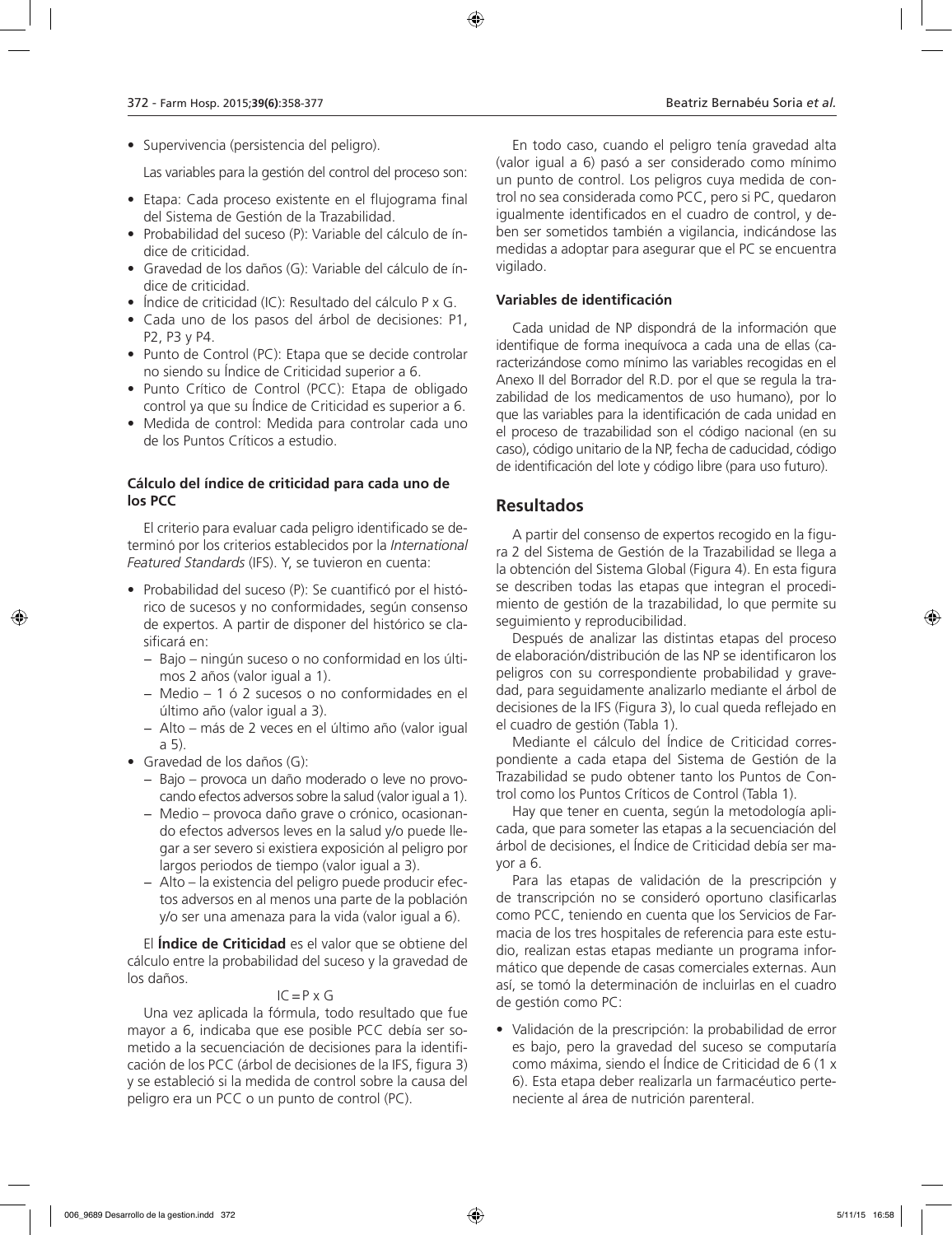

**Figura 4.** *Diagrama de flujo específico del proceso de elaboración/distribución de las mezclas nutrientes parenterales.*

• Transcripción de la prescripción: Los datos para el cálculo del Índice de Criticidad fueron iguales a la etapa de Validación (1 x 6=6). De todos modos, se aconseja que el control se lleve a cabo por un farmacéutico diferente al que realiza la validación.

Los PCC detectados fueron:

• Preparación: Presentó una probabilidad alta de que la etapa no se realice correctamente y la gravedad de los daños que produciría si eso ocurriera sería también alta, dando un Índice de Criticidad de

30. Las medidas de control que deberían llevarse a cabo son: la automatización del proceso para que el error humano sea el mínimo o realizar una doble comprobación para corroborar que se ha realizado correctamente. Además, se realizarán controles gravimétricos para cerciorar que el peso y el volumen son correctos, y controles microbiológicos para ratificar que no hay crecimiento microbiano en la NP. Puede ser interesante realizar controles analíticos en la mezcla final de determinados iones críticos (por ejemplo el potasio), especialmente en NP pediátricas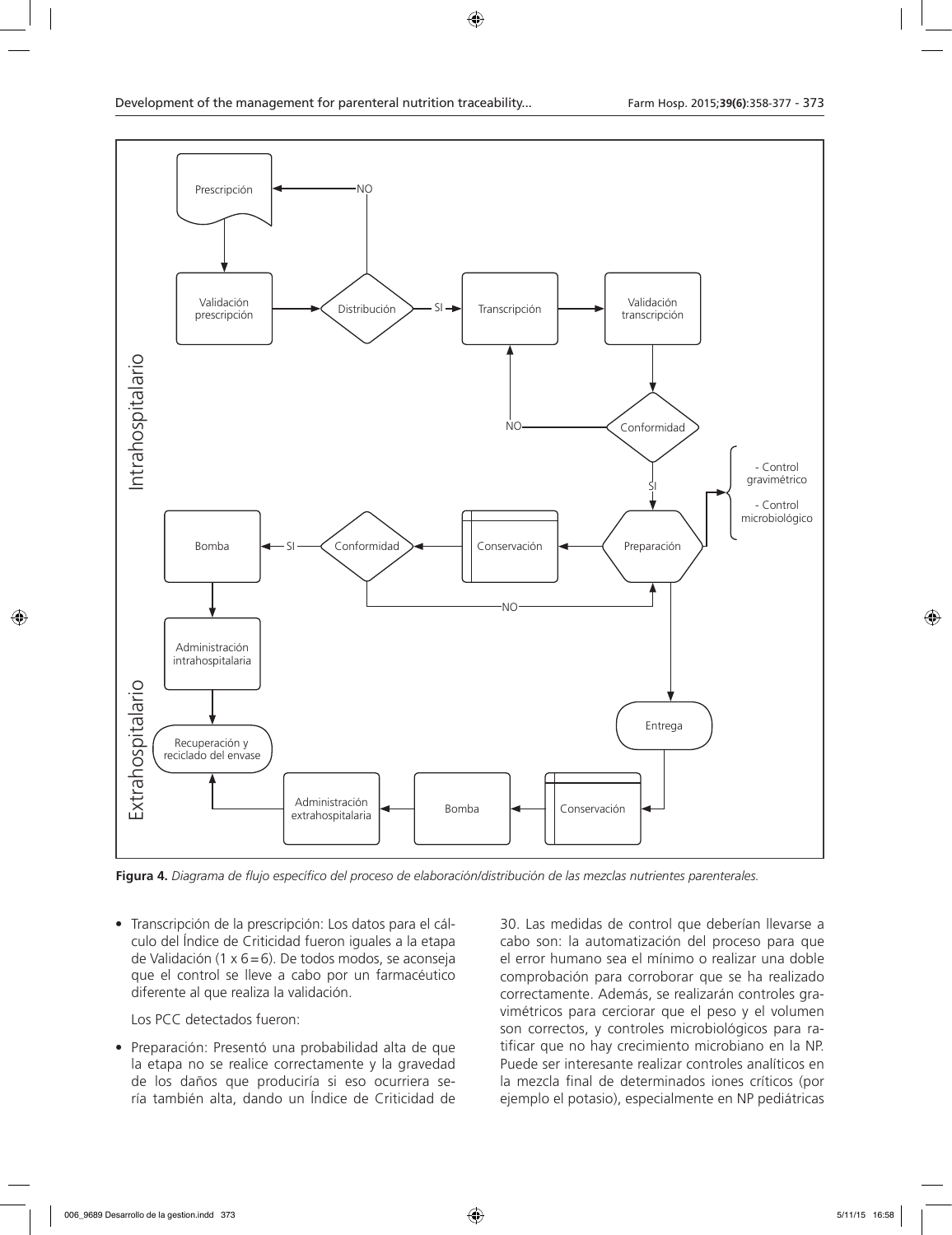**Tabla 1.** *Cuadro de gestión de cada etapa del proceso de trazabilidad de la Nutrición Parenteral cuyo Índice de Criticidad (IC) es igual o superior a 6*

| Etapa                            | P            | G | IC | P <sub>1</sub> | P <sub>2</sub> | P <sub>3</sub>          | P <sub>4</sub> | <b>PCC</b> | Medida de control                                                                                        |
|----------------------------------|--------------|---|----|----------------|----------------|-------------------------|----------------|------------|----------------------------------------------------------------------------------------------------------|
| Validación de la prescripción    |              | 6 | 6  |                |                |                         |                |            | Comprobación por un farmacéutico del<br>área de NP                                                       |
| Transcripción de la prescripción | $\mathbf{1}$ | 6 | 6  |                |                |                         |                |            | Comprobación, mediante listado de<br>revisión, por farmacéutico distinto al<br>que realizó la validación |
| Preparación                      | 5            | 6 | 30 | <sub>SI</sub>  | <b>SI</b>      |                         |                | SI.        | Automatización o lista de revisión<br>Control gravimétrico<br>Control microbiológico                     |
| Conservación                     | 3            | 6 | 18 | SI             | <b>NO</b>      | $\overline{\mathsf{S}}$ | NO.            | SI.        | Parámetros de nevera                                                                                     |
| Bomba (infusión)                 | 5            | 6 | 30 | <sub>SI</sub>  | SI             |                         |                | SI         | Volumen y tiempo de infusión                                                                             |
| Bomba (filtro)                   | 3            | 3 | 9  | <b>SI</b>      | <b>SI</b>      |                         |                | SI         | Existencia e integridad del filtro                                                                       |
| Administración intrahospitalaria |              | 6 | 6  |                |                |                         |                |            | Registro de administración                                                                               |
| Administración extrahospitalaria |              | 6 | 6  |                |                |                         |                |            | Registro de administración                                                                               |

P=Probabilidad; G=Gravedad; IC=Índice de Criticidad; P1, P2, P3 y P4=Cada paso de la secuenciación de decisiones para identificar los PCC; PCC=Punto Crítico de Control; NP=Nutrición Parenteral

(la adición de nuevos controles supondría la reevaluación del proceso).

- Conservación: La probabilidad de que hubiera un problema en esta etapa fue considerada media, mientras que la gravedad de los daños que ocasionaría fue caracterizada alta, obteniéndose un Índice de Criticidad de 18. Se trata de un PCC tanto en el ámbito intrahospitalario como extrahospitalario. La medida de control que se propuso fue el control de los parámetros de la nevera/frigorífico, ya que en este paso lo más importante es que la temperatura sea la correcta porque en caso contrario podría haber crecimiento microbiano dejando inservible la NP.
- Bomba: Esta etapa se subdividió en dos fases:
	- a. Infusión: La probabilidad de que no se configure correctamente el dispositivo es alta, al igual que la gravedad de los daños en el caso de que no se haga, dando como resultado un Índice de Criticidad de 30. La medida de control es la selección adecuada del volumen y el tiempo de infusión para que de ese modo el ritmo sea el indicado y no se le ocasione ningún problema para el paciente.
	- b. Filtro: Tanto la probabilidad como la gravedad se consideraron en el valor medio, Índice de Criticidad igual a 9. La medida de control sería la comprobación de la existencia e integridad del filtro.

Las etapas de entrega de la NP y recuperación y reciclado de las bolsas (envases), obtuvieron un puntaje igual a 3, por lo que no se consideraron Puntos de Control y en consecuencia no se incluyeron en el Cuadro de Gestión.

Como síntesis, y para realizar una adecuada vigilancia y comprobación de los Puntos de Control y sobre todo de los Puntos Críticos de Control, se propone disponer de un listado de verificación donde registrar y documentar todos los controles a realizar, sería muy recomendable contar con una aplicación informática que permitiera no solo ese control, sino además el poder disponer de un histórico de las actuaciones realizadas.

### **Discusión**

El procedimiento propuesto no viene a remplazar la normativa vigente, aunque si está concebido para la mejora del control de la gestión y la trazabilidad del proceso de la NP en beneficio de la atención al paciente, asegurando así la seguridad, continuidad y adherencia.

Las actividades de gestión de la calidad, su medición y mejora deben considerarse como una de las líneas estratégicas más importantes a desarrollar en los centros sanitarios<sup>16,17</sup>. Incluyendo los servicios de farmacia hospitalarios<sup>18,19</sup>.

Con la implantación de la gestión de la trazabilidad se establece un sistema normalizado cuyos procesos están perfectamente descritos y documentados, facilitándose su seguimiento y optimizando la supervisión de todas sus etapas. Además, son plenamente compatibles con las normas de calidad derivadas de la ISO-9000<sup>20</sup>, dado que este modelo promueve la gestión por procesos para mejorar los circuitos y la calidad de los productos finales<sup>21</sup>.

En la Nutrición Parenteral (NP), la garantía de calidad se basa en que todas las operaciones se lleven a cabo del modo previsto, y, existiendo la documentación necesaria que permita su evaluación<sup>1</sup>, para lo que es deseable la estandarización de las etapas de preparación, dispensación y control<sup>22</sup>. Así, un sistema de gestión por procesos, aplicado a la nutrición parenteral, garantiza la calidad y la seguridad, logrando la trazabilidad y la supervisión de las fases.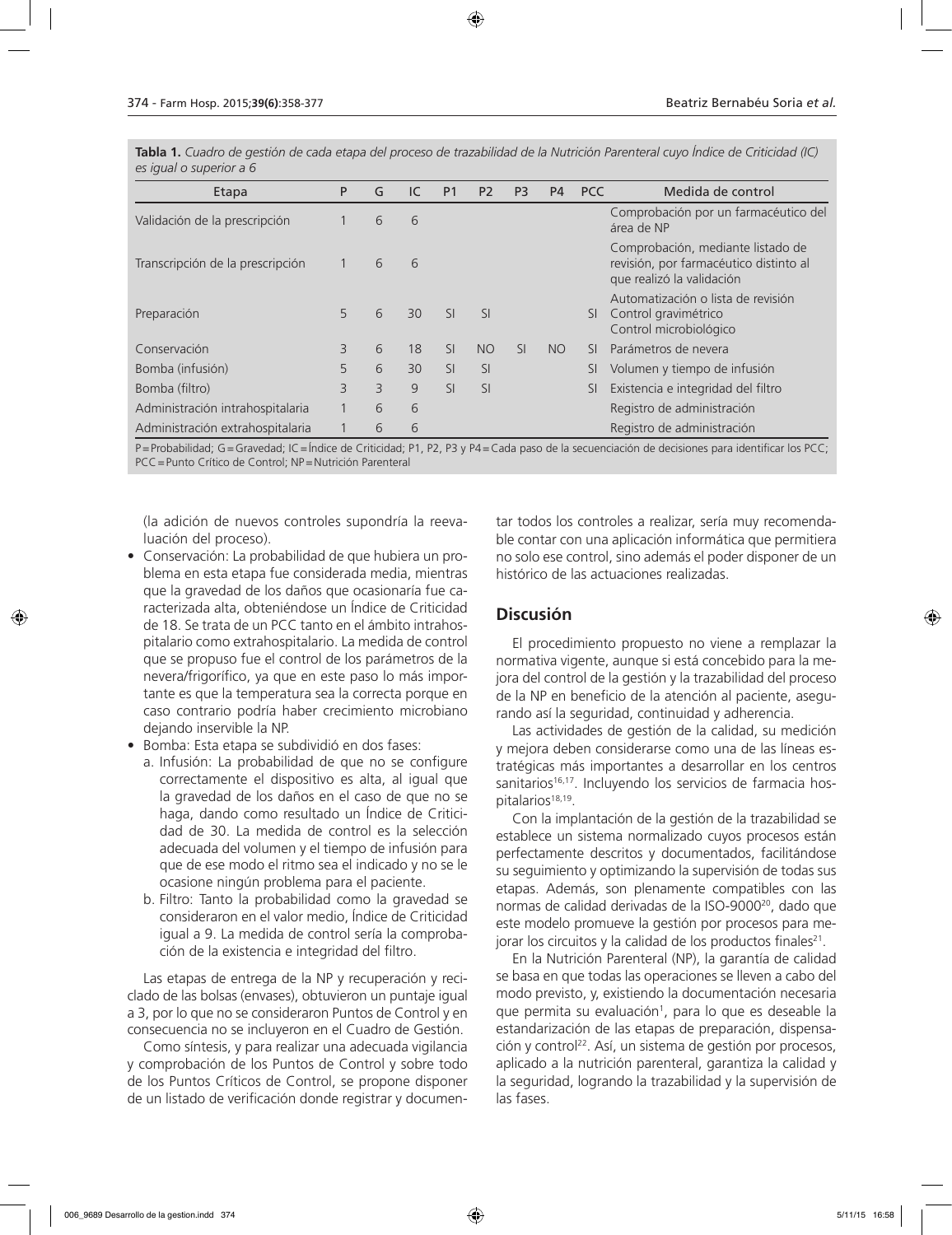Una unidad farmacéutica apropiada para la fabricación de medicamentos, en este caso NP, se consigue gracias a un sistema de calidad diseñado, planificado, implantado, mantenido y sometido a mejora continua que permita la liberación uniforme de medicamentos con los atributos de calidad apropiados<sup>23</sup>. La protocolización de la NP es un concepto amplio que debe extenderse a todas las etapas que integran el proceso del soporte nutricional especializado<sup>24</sup>.

En relación a las etapas de entrega de la NP y la recuperación y reciclado de las bolsas (envases) que si bien no fueron consideradas como Puntos de Control en los resultados, ello no impide que si fuera conveniente se integren también en el sistema de gestión. Con ello, se promueve el registro de todas las etapas y a la vez permite cerrar el circuito de la trazabilidad. Al mismo tiempo, permitiría conocer si estos procesos han sido controlados, tanto desde el punto de vista de la disponibilidad del enfermo, sobre todo en la hospitalización domiciliaria, como de la importancia sanitaria y medioambiental que tiene desprenderse correctamente de los restos de medicamentos y sus envases.

La validación de la prescripción y su transcripción, si bien tienen un peso muy importante en la correcta elaboración de la NP, la probabilidad de errores se ha disminuido considerablemente con la utilización de programas informáticos. Además de realizar los cálculos matemáticos, estos programas disponen de alertas que ayudan a comprobar la estabilidad de la mezcla, detectar posibles incompatibilidades entre sus componentes, vigilar posibles desviaciones de las recomendaciones clínicas y cumplir los límites de seguridad que facilitan el proceso de validación farmacéutica<sup>1</sup>. La prescripción electrónica asistida integrada con los sistemas de gestión, en el área de la NP, ha demostrado la disminución de los errores potenciales que se producen y un aumento en la calidad de todo el proceso<sup>25,26</sup>. Sería adecuado llegar a generar un proceso de intercambio de información, entre el programa de prescripción y el sistema de gestión de la trazabilidad que permitiera logar un proceso global integrado.

Al gestionar la etapa de preparación se estimó como una primera medida de control la adición de los diferentes productos, siempre teniendo en cuenta la automatización de esta etapa mediante procedimientos informáticos, ya comentado anteriormente. El doble listado de revisión (*o check control*) se tendrá que utilizar siempre que no se disponga de un sistema informático alternativo. Ahora bien, una de las estrategias establecidas para la vigilancia de la calidad del producto elaborado es el control gravimétrico, que consiste en comparar el peso real del producto con el calculado según el volumen y densidad de cada uno de los componentes<sup>1,27</sup>. Pérez Serrano y cols.28, señalaron que establecer un control gravimétrico rutinario era una estrategia útil, sencilla y rápida que podía ayudar a garantizar la calidad de la elaboración de la NP, no encontrando relación estadísticamente significativa entre el error gravimétrico y el volumen final. Para poder gestionar esta medida de control únicamente se necesita disponer de una báscula calibrada o verificada y personal formado para realizar la pesada. Los márgenes de error en el control gravimétrico están claramente recogidos en el Consenso Español sobre Preparación de Mezclas Nutrientes Parenterales<sup>1</sup>.

En aquellos casos donde la NP no se administra inmediatamente después de la preparación y en los pacientes domiciliarios, la etapa de conservación adquiere gran importancia. En el proceso de trazabilidad se deberá vigilar los la adecuación de la temperatura de almacenamiento y de transporte, registrando y documentando los parámetros de la cámara o nevera. Es adecuado determinar el lugar y la forma en el que se permite el almacenamiento de estas fórmulas<sup>29,30</sup>.

En el proceso de administración se ha querido diferenciar la gestión de la etapa de la bomba de infusión, ya que mediante la misma se debe asegurar un ritmo de perfusión preciso y regular durante el periodo programado. Estas bombas deben reunir una serie de características y, en la los procesos domiciliarios, se debe entrenar al paciente y cuidadores en su manejo y en la interpretación de las alarmas<sup>31</sup>. Es obvio que las medidas de control se deben establecer sobre estos dos parámetros (velocidad de infusión y tiempo) y en ellos se ejercerá la verificación.

En relación con la bomba de infusión, otro PCC que debe ser controlado y se debería incluir la vigilancia sería la existencia e integridad de un filtro para disminuir el embolismo aéreo y la posibilidad de sepsis<sup>32</sup>.

Por supuesto, que habrá que registrar la propia administración de la NP, bien mediante el registro por el personal sanitario en el proceso intrahospitalario, bien por gestión del propio enfermo, o cuidador, en el domiciliario (extrahospitalario).

No se ha determinado una etapa específica para el control microbiológico de la NP ya que, como indica el consenso español sobre la preparación de mezclas nutrientes parenterales<sup>1</sup>, resulta logística y económicamente irrealizable. Ahora bien, ello no implica que no se deban establecer medidas que permitan evaluar el proceso para detectar deficiencias y aplicar medidas correctoras para mejorarlo.

La Sociedad Americana de Nutrición Parenteral y Enteral (ASPEN) considera que la NP debe integrarse en un sistema estandarizado con el fin de mejorar la seguridad del paciente, la pertinencia clínica, maximizar la eficiencia de los recursos y minimizar los incidentes procesa $les^{29}$ .

Comentar que disponer una aplicación informática para la gestión de la trazabilidad de todo el Proceso de la NP facilitaría en gran manera el seguimiento de la gestión de la trazabilidad y, sobre todo, el tener un histórico de los registros que permitiera evaluar en cualquier momento sistema global.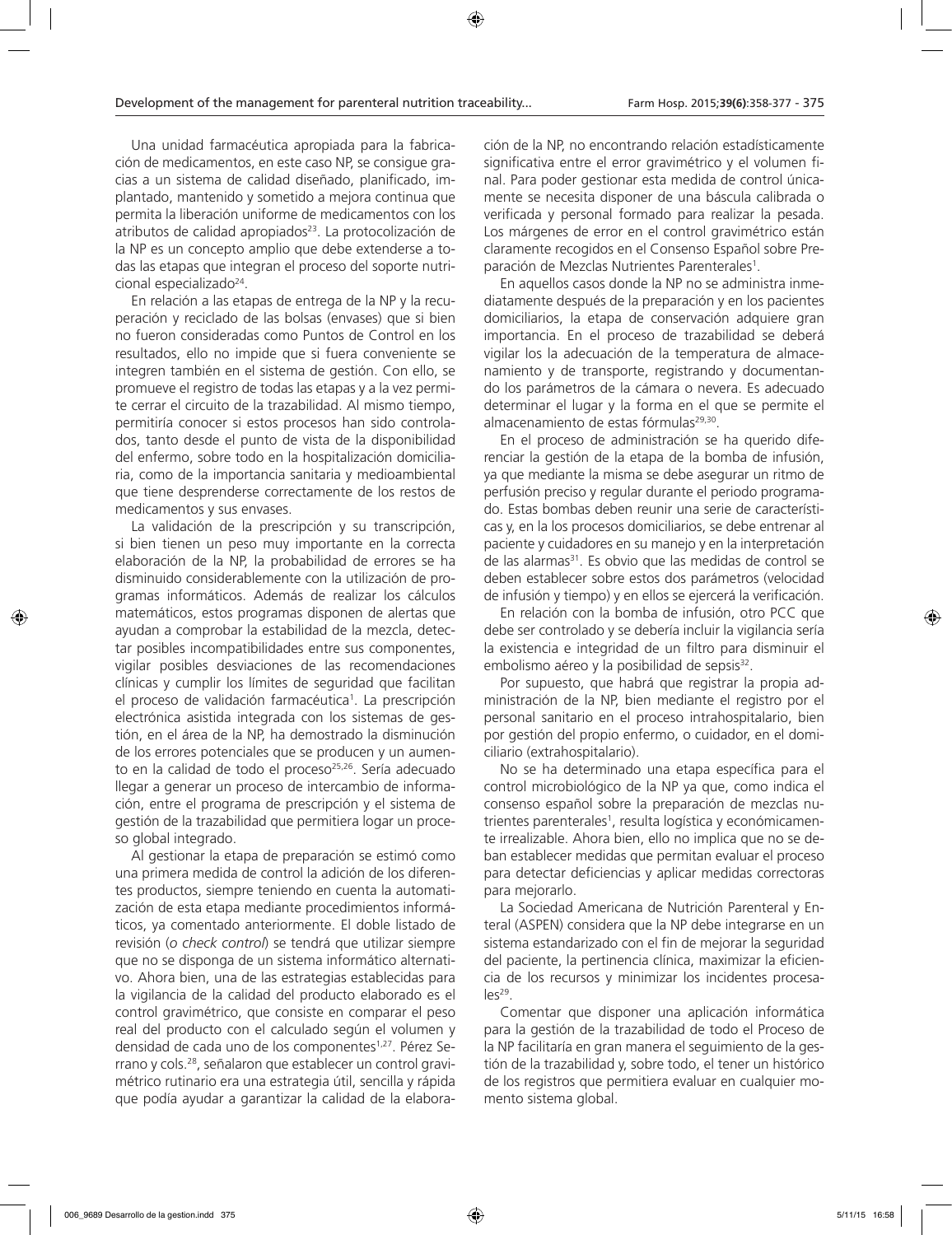Futuras aplicaciones de la *mHealth* para la práctica asistencial de la nutrición clínica serán las tecnologías remotas y asistidas de ciertos parámetros y constantes, buscando la monitorización y en ocasiones el autocontrol del paciente33 . El uso de los códigos QR (*Quick Response code*) ofrece la posibilidad de desarrollar sistemas sencillos, baratos y funcionales basados en el reconocimiento óptico de pegatinas de bajo coste asociadas a objetos físicos. Se trata de sistemas que, usando la interacción con plataformas Web, permiten la provisión de servicios avanzados que ya se encuentran muy extendidos en muchos contextos de la vida cotidiana en el momento actual. Su filosofía basada en el reconocimiento automático de mensajes embebidos en estos diagramas con dispositivos de baja capacidad de cómputo, los hace ideales para su integración en la vida diaria de cualquier tipo de usuario. Desafortunadamente, este potencial aún no está plenamente explotado en el dominio de las ciencias de la nutrición<sup>34</sup>.

Es conveniente señalar que para que un sistema de gestión pueda operar eficazmente se debe crear un ambiente en el que todas las personas se encuentren completamente involucradas<sup>35</sup>. En este sentido, Miana Mena y cols.14 , concluían que uno de los pilares básicos en la implantación de un sistema de gestión es el compromiso de los miembros de la entidad y la dirección en esta tarea, integrándola a la cultura de la organización y asumiéndola como una conducta en su trabajo diario<sup>36</sup>. De su participación y experiencia aparecen nuevas ideas que ayudan a la mejora de los procesos.

Una importante limitación a la hora de establecer un sistema de análisis de peligros es no tener adecuadamente implantados los planes de apoyo (prerrequisitos) encaminados a controlar los peligros generales. Como mínimo se deberían instaurar: Plan de control de la calidad del agua, plan de limpieza y desinfección, plan de formación, plan de mantenimiento preventivo, plan de control de plagas y sistema de vigilancia, plan de control de residuos y por descontado el plan de trazabilidad que resulta básico para conocer adecuadamente todas las etapas del Proceso.

Por todo lo expuesto, se podría concluir que la NP debe integrarse en un sistema normalizado de gestión con el fin de mejorar la seguridad del paciente, la pertinencia clínica, maximizar la eficiencia de los recursos y minimizar los incidentes procesales. Con el sistema propuesto, se permite establecer un sistema global cuyas etapas quedan totalmente caracterizadas, permitiendo su control y verificación.

Sería deseable disponer de una aplicación informática que facilitaría el seguimiento de la gestión de la trazabilidad y, sobre todo, el tener un histórico de los registros (etapas) que permitiera evaluar en cualquier momento el sistema.

### **Agradecimientos**

Este trabajo cuenta con una ayuda del Instituto de Salud Carlos III de Madrid, España, mediante el Proyecto

de Investigación en Salud con referencia **PI13/00464** y la cofinanciación del Fondo Europeo de Desarrollo Regional - "Una manera de hacer Europa".

## **Bibliografía**

- 1. Cardona Pera D, Cervera Peris M, Fernández Arévalo M, Gomis Muñoz P, Martínez Tutor MJ, Piñeiro Corrales G, *et al.*; Grupos de Nutrición de SENPE y SEFH. Consenso español sobre la preparación de mezclas nutrientes parenterales. Farm Hosp. 2009;33(Supl 1):78-107.
- 2. González-Navarro M, González-Valdivieso J, Borrás-Almenar C, Jiménez-Torres NV. Gestión de la calidad en nutrición parenteral: Prevalencia de hiperglucemia en pacientes con nutrición parenteral total. Nutr Hosp. 2009;24(1):103-5.
- 3. Planas Vila M, de la Cuerda Compés C, Luengo Pérez LM. Nutrición artificial domiciliaria. En: Gil Hernández A, director. Tratado de Nutrición, tomo IV; Nutrición clínica, 2ª edición. Madrid, España: Editorial Médica Panamericana; 2010. p. 201-23.
- 4. Wanden-Berghe C, Sanz-Valero J, Culebras J; Red Mel-CYTED. Información en Nutrición Domiciliaria: la importancia de los registros. Nutr Hosp. 2008;23(3):220-5.
- 5. Juana-Roa J, Wanden-Berghe C, Sanz-Valero J. La realidad de la nutrición parenteral domiciliaria en España. Nutr Hosp. 2011;26(2):364-8.
- 6. Institute for Safe Medications Practices [sede web]. Impact of USP-ISMP Medication Error Reporting Program (MERP). [Citado: 25-05- 2015]. Disponible en: http://www.ismp.org/about/merpimpact.asp
- 7. Dreesen M, Foulon V, Vanhaecht K, De Pourq L, Hiele M, Willems L. Guidelines recommendations on care of adult patients receiving home parenteral nutrition: a systematic review of global practices. Clin Nutr 2012;31(5):602-8.
- 8. Ley 29/2006, de 26 de julio, de garantías y uso racional de los medicamentos y productos sanitarios. Boletín Oficial del Estado, nº178, (27 de julio de 2006).
- 9. Casaus Lara ME, coordinadora. Guía de buenas prácticas de preparación de medicamentos en servicios de farmacia hospitalaria. Madrid, España: Ministerio de Sanidad, Servicios Sociales e Igualdad; 2014.
- 10. Codex Alimentarius Commission, joint FAO/WHO food standards programme, twenty-seventh session. Report of the tenth session of the codex committee on meat hygiene. Geneva, Switzerland: Food and Agriculture Organization (FAO) and World Health Organization (WHO); 2004. ALINORM 04/27/16.
- 11. Regulation (EC) No 178/2002, of 28 January 2002, of the European Parliament and of the Council of the European Union, laying down the general principles and requirements of food law, establishing the European Food Safety Authority and laying down procedures in matters of food safety. Official Journal of the European Union, L31/1, (1.2.2002).
- 12. Llop Talaverón JM, Martorell Puigserver C, Mercadal Orfila G, Badía Tahull MB, Rancaño I, Abascal N, *et al.* Automatización de la elaboración de nutrición parenteral: adecuación a la legislación actual. Nutr Hosp. 2006;21(2):184-8.
- 13. Real Decreto 175/2001, de 23 de febrero, por el que se aprueban las normas de correcta elaboración y control de calidad de fórmulas magistrales y preparados oficinales. Boletín Oficial del Estado, nº65, (16 de marzo de 2001).
- 14. Miana Mena MT, Fontanals Martínez S, López Púa Y, López Suñé E, Codina Jané C, Ribas Sala J. Description os the ISO 9001/2000 certification process in the parenteral nutrition área. Farm Hosp. 2007;31(6):370-4.
- 15. Bouchoud L, Sadeghipour F, Fleury S, Bonnabry P. TCH-051 Validation of an automated compounder set up once a week for parenteral nutrition solutions. Eur J Hosp Pharm Sci Pract. 2013;20:A86-7.